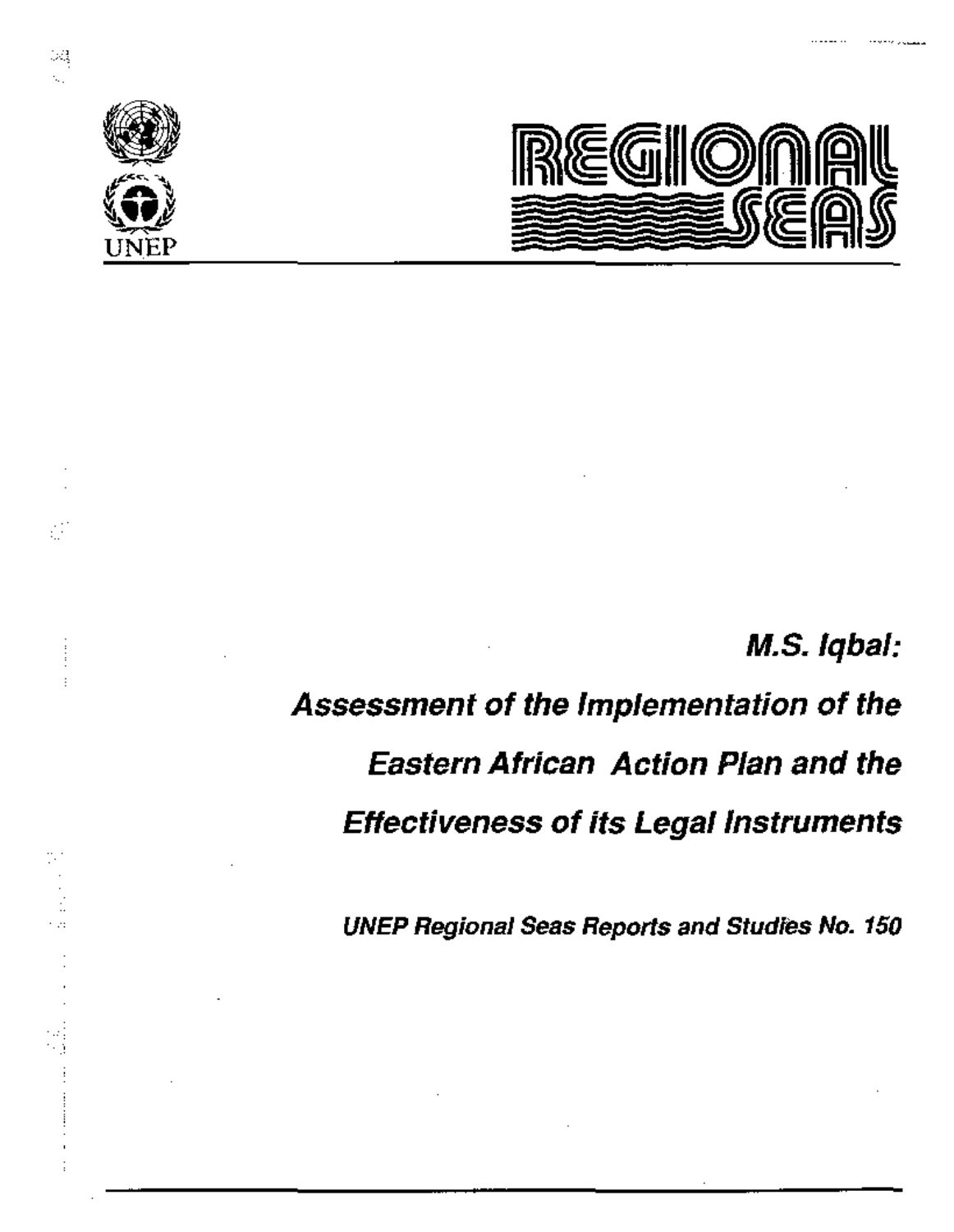Note: This document was prepared by the Occans and Coastal Areas Programme Activity Centre (OCA/PAC) of the United Nations Euvironment Programme (UNEP) under project FP/5101-90-03-1240 as a contribution to the implementation of the Action Plan for the Protection, Management and Development of the Matine and Coastal Environment of the Eastern African Region.

Ã

The designations employed and the presentation of the material in this document do not imply the expression of any opinion whatsoever on the part of UNEP concerning the legal status of any State, Territory, city or area, or its authorities, or concerning the delimitation of its fromiers or boundaries. The document contains the views expressed by the author acting in his individual capacity and may not necessarily reflect the views of UNEP.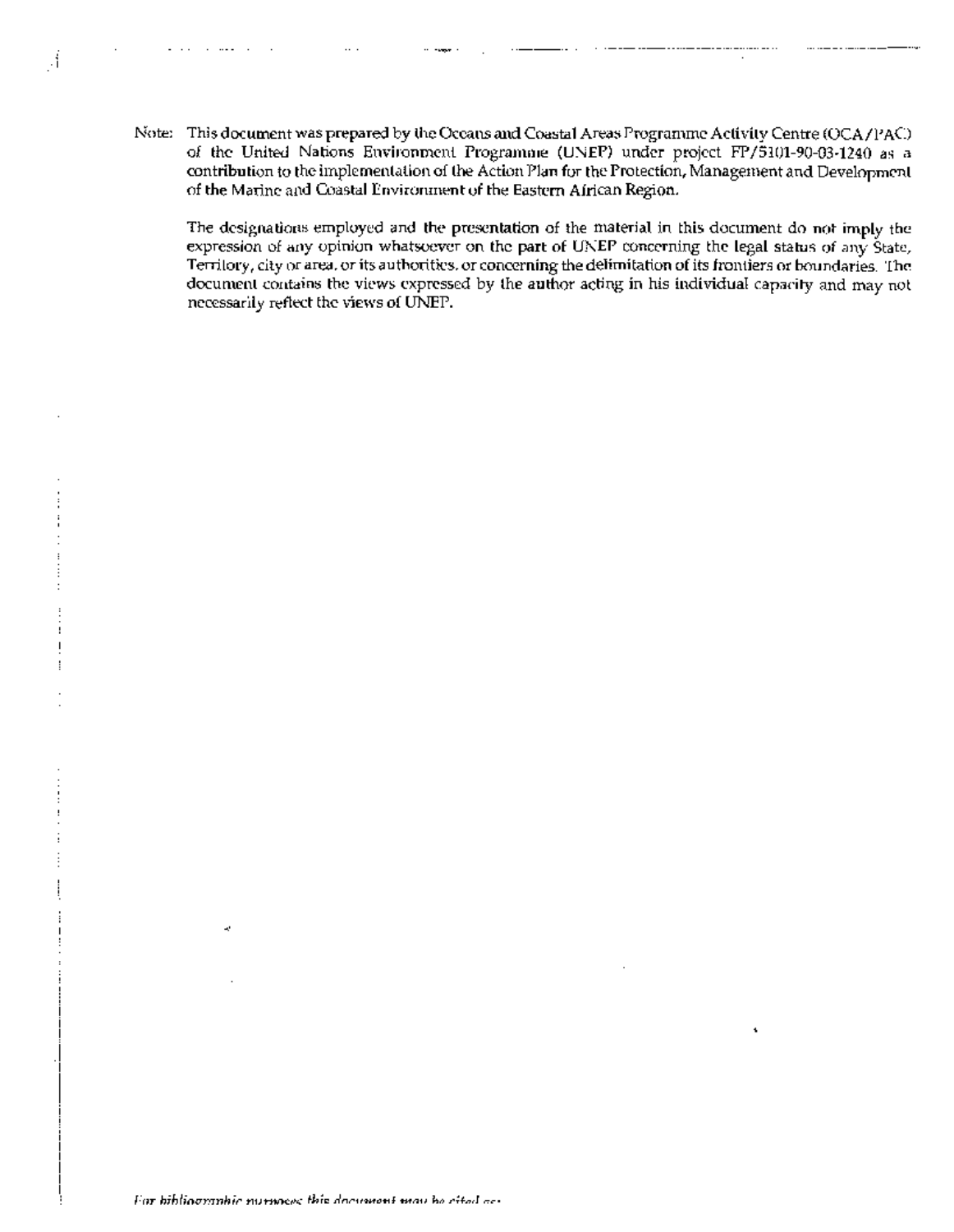## **PREPACE**

The Conference of the Plenipotentiaries on the Protection, Management and Development of the Marine and Coastal Environment of the Eastern African Region (Nairobi, 17-21 June 1985) adopted the Action Plan for the Protection, Management and Development of the Marine and Coastal Environment of the Eastern African Region and signed the Convention and its two Protocols in 1985.

Only four countries have since ratified the Convention and its Protocols, which are still not in force.

Many activities under the Regional Action Plan cannot be implemented due to non-payment of contributions to the Eastern African Trust Fund by the contracting parties.

In the light of the above, the Secretariat (UNEP) commissioned a consultant to write a report on the Assessment of the Implementation of the Action Plan for the Protection, Management and Development of the Marine and Coastal Environment of the Eastern African Region and the Effectiveness of its Legal Instruments.

The tasks of the consultant described in the terms of reference were to:

- Identify causes and obstacles which hinder the effective implementation of the Action Plan, i.e. failure to take into account the actual and/or differentiated implementing capacity of the parties, poor implementing mechanisms provided for in the agreements, and inadequate negotiation processes;
- . Assess the impact, if any, of the legal instruments on the whole region, and, in particular, on the legal systems of the individual States;
- Identify possible weaknesses of the legal instruments; and

nė

мņ.  $\mathcal{P}$  .

ur f

 $\ddotsc$ 

ni pr th C

 $\cdot$ 

Propose appropriate measures and remedies to improve the effectiveness of the legal instruments considered.

In this report, the consultant has attempted to identify the possible obstacles hindering the effective implementation of the regional Action Pian and has made recommendations to improve the effectiveness of the legal instruments for the successful implementation of the regional programme.

The report was adopted with atnendments by the First Meeting of National Focal Points on the Action Plan for the Eastern African Region held in Nairobi, 27-28 October 1992, for presentation to the forthcoming Intergovernmental Meeting on the Action Plan for the Eastern African Region for consideration.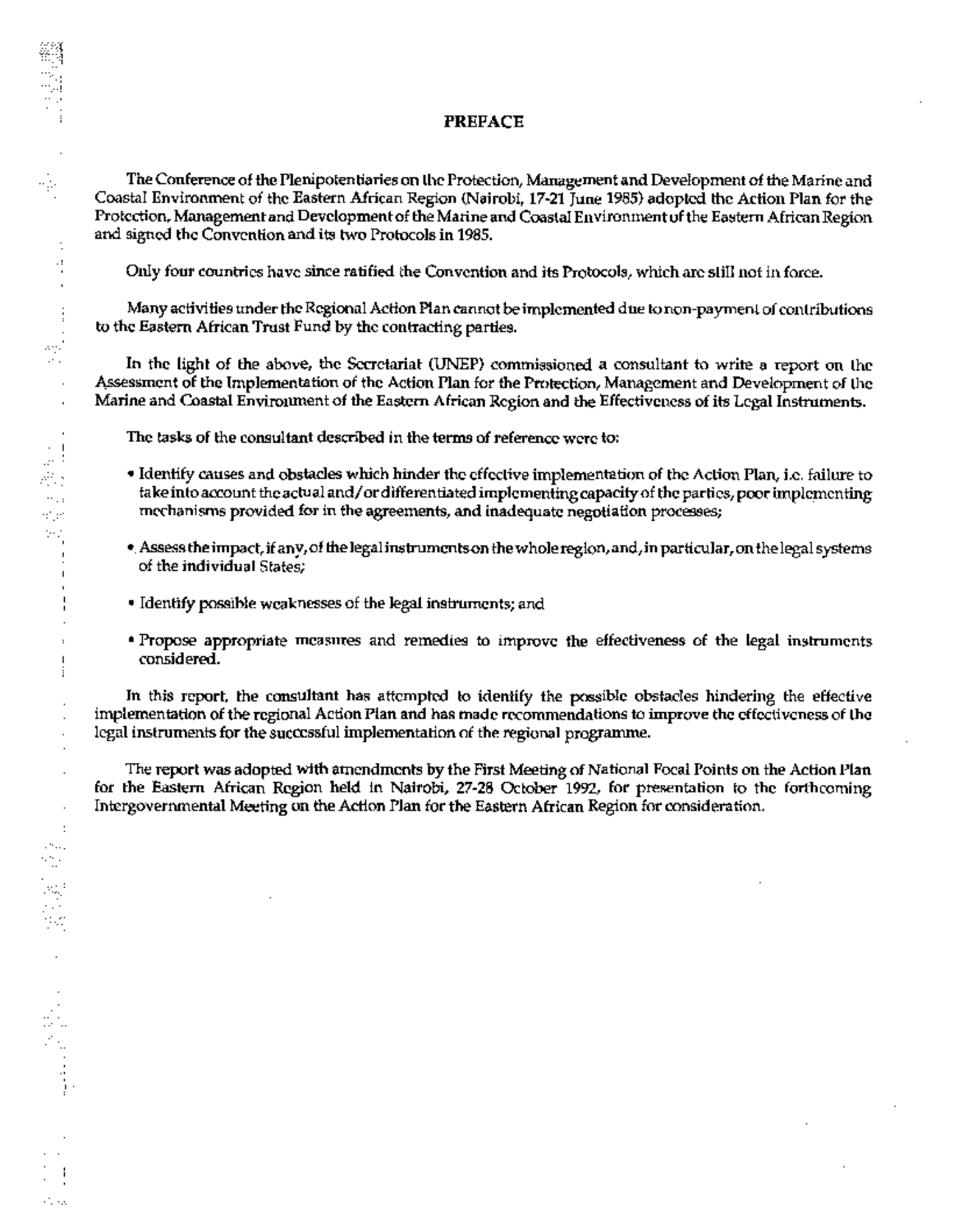# **CONTENTS**

...................

-----

 $\ddot{\phantom{a}}$ 

N.

غ

 $\frac{1}{\sqrt{2}}\frac{1}{2}$ 

 $\cdot$ 

 $\cdot$  $\cdot!$  $\cdot$ 

 $\ddot{i}$ 

 $\frac{1}{2}$ 

÷  $\overline{\phantom{a}}$  $\overline{1}$ 

医白细胞的 医血管麻醉 医生物

iy.

 $\dots$ 

 $\ddotsc$ 

l,

 $\overline{\phantom{a}}$ 

 $\frac{1}{2}$ 

|                                                                                                                                                                                                                    | , Page |  |  |  |
|--------------------------------------------------------------------------------------------------------------------------------------------------------------------------------------------------------------------|--------|--|--|--|
|                                                                                                                                                                                                                    | 1      |  |  |  |
| 1.                                                                                                                                                                                                                 | 7      |  |  |  |
| $\overline{2}$                                                                                                                                                                                                     |        |  |  |  |
| 3.                                                                                                                                                                                                                 |        |  |  |  |
| 4.                                                                                                                                                                                                                 |        |  |  |  |
| 5.<br>PROTOCOL CONCERNING PROTECTED AREAS AND WILD FAUNA AND FLORA  12<br>IN THE EASTERN AFRICAN REGION                                                                                                            |        |  |  |  |
| 6.<br>PROTOCOL CONCERNING COOPERATION IN COMBATING MARINE POLLUTION  13<br>IN CASES OF EMERGENCY IN THE EASTERN AFRICAN REGION                                                                                     |        |  |  |  |
| 7.                                                                                                                                                                                                                 |        |  |  |  |
| BENEFITS OF RATIFICATION OF THE CONVENTION AND ITS PROTOCOLS  14<br>8.                                                                                                                                             |        |  |  |  |
| 9.<br>ADVANTAGES OF CONTRIBUTING TO THE EASTERN AFRICAN TRUST FUND  16                                                                                                                                             |        |  |  |  |
|                                                                                                                                                                                                                    |        |  |  |  |
|                                                                                                                                                                                                                    |        |  |  |  |
|                                                                                                                                                                                                                    |        |  |  |  |
|                                                                                                                                                                                                                    |        |  |  |  |
|                                                                                                                                                                                                                    |        |  |  |  |
|                                                                                                                                                                                                                    |        |  |  |  |
| <b>LEGAL SYSTEMS OF THE STATES</b>                                                                                                                                                                                 |        |  |  |  |
|                                                                                                                                                                                                                    | 20     |  |  |  |
|                                                                                                                                                                                                                    |        |  |  |  |
| ROLE OF UNEP (OCA/PAC) AS THE INTERIM SECRETARIAT OF THE manufacturery 23<br>ANNEX I:<br>EASTERN AFRICAN ACTION PLAN, CONVENTION AND ITS PROTOCOLS                                                                 |        |  |  |  |
| ANNEX II: SUGGESTED METHOD OF COORDINATION BETWEEN THE NATIONAL  29<br>FOCAL POINTS AND THE SECRETARIAT TO PROMOTE EFFECTIVE<br>IMPLEMENTATION OF THE EASTERN AFRICAN ACTION PLAN.<br>CONVENTION AND ITS PROTOCOLS |        |  |  |  |
| 31                                                                                                                                                                                                                 |        |  |  |  |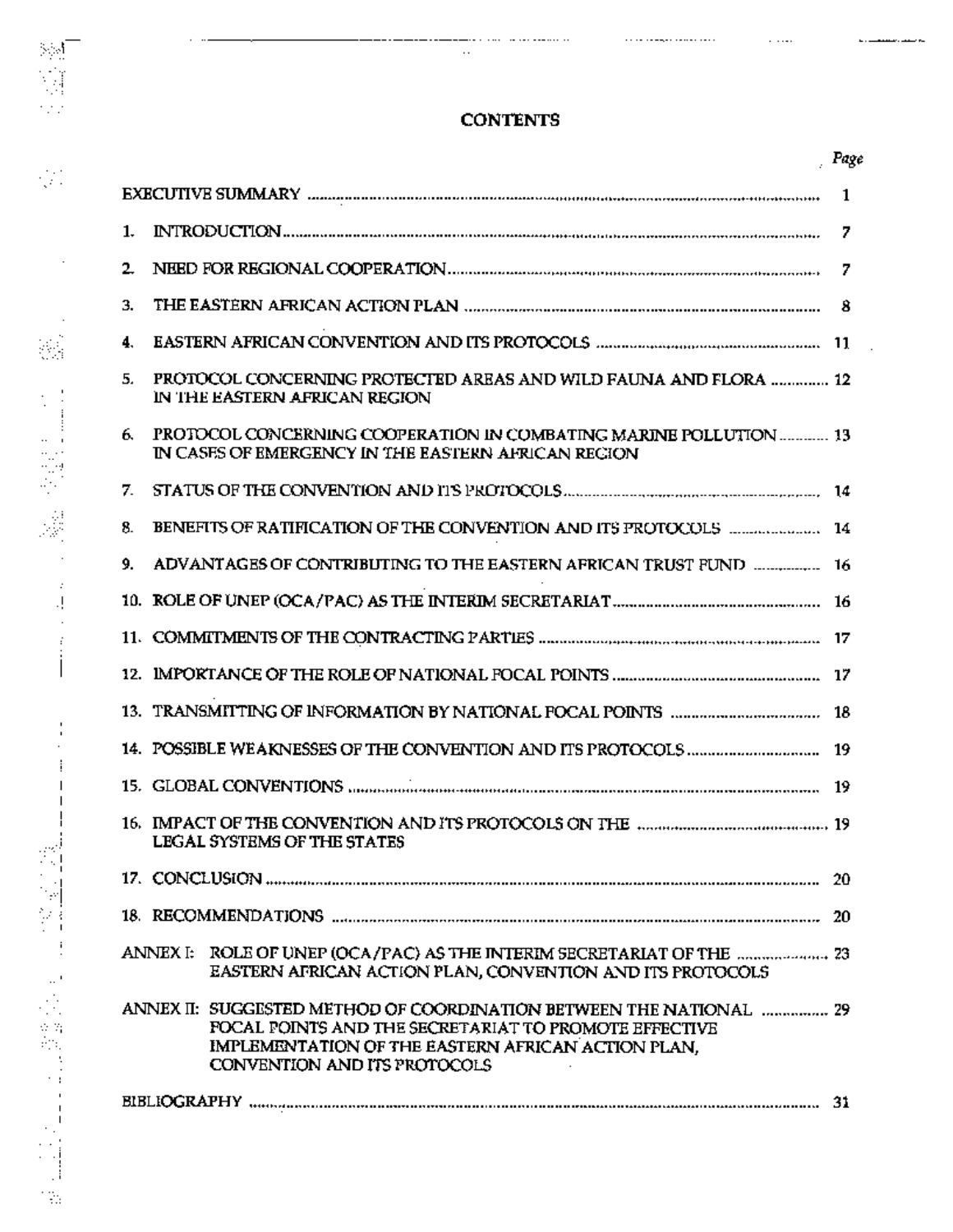÷

 $\ddot{\phantom{a}}$ 

 $\cdot$ 

 $\alpha$  . The second contract  $\alpha$ 

 $\label{eq:1} \begin{split} \mathcal{L}^{(1)}(t) & \to \mathcal{L}^{(1)}(t) + \mathcal{L}^{(2)}(t) + \mathcal{L}^{(1)}(t) + \mathcal{L}^{(2)}(t) + \mathcal{L}^{(2)}(t) + \mathcal{L}^{(1)}(t) + \mathcal{L}^{(1)}(t) + \mathcal{L}^{(2)}(t) + \mathcal{L}^{(2)}(t) + \mathcal{L}^{(2)}(t) + \mathcal{L}^{(2)}(t) + \mathcal{L}^{(2)}(t) + \mathcal{L}^{(2)}(t) + \mathcal{L}^{(2)}$ 

J.

l,

Page

| Figure 1: The Eastern African Region manumental communications of the communication communication of                                                               |
|--------------------------------------------------------------------------------------------------------------------------------------------------------------------|
| Figure 2: Illustration to show the exchange of information between the <i>manumanal manumanal manumanal</i> 18<br>National Focal Points and the Secretariat (UNEP) |

. . . . . . . . . . . . . . . . .

Ŕ

 $\frac{1}{3}$ 

 $\sim$   $\sim$   $\sim$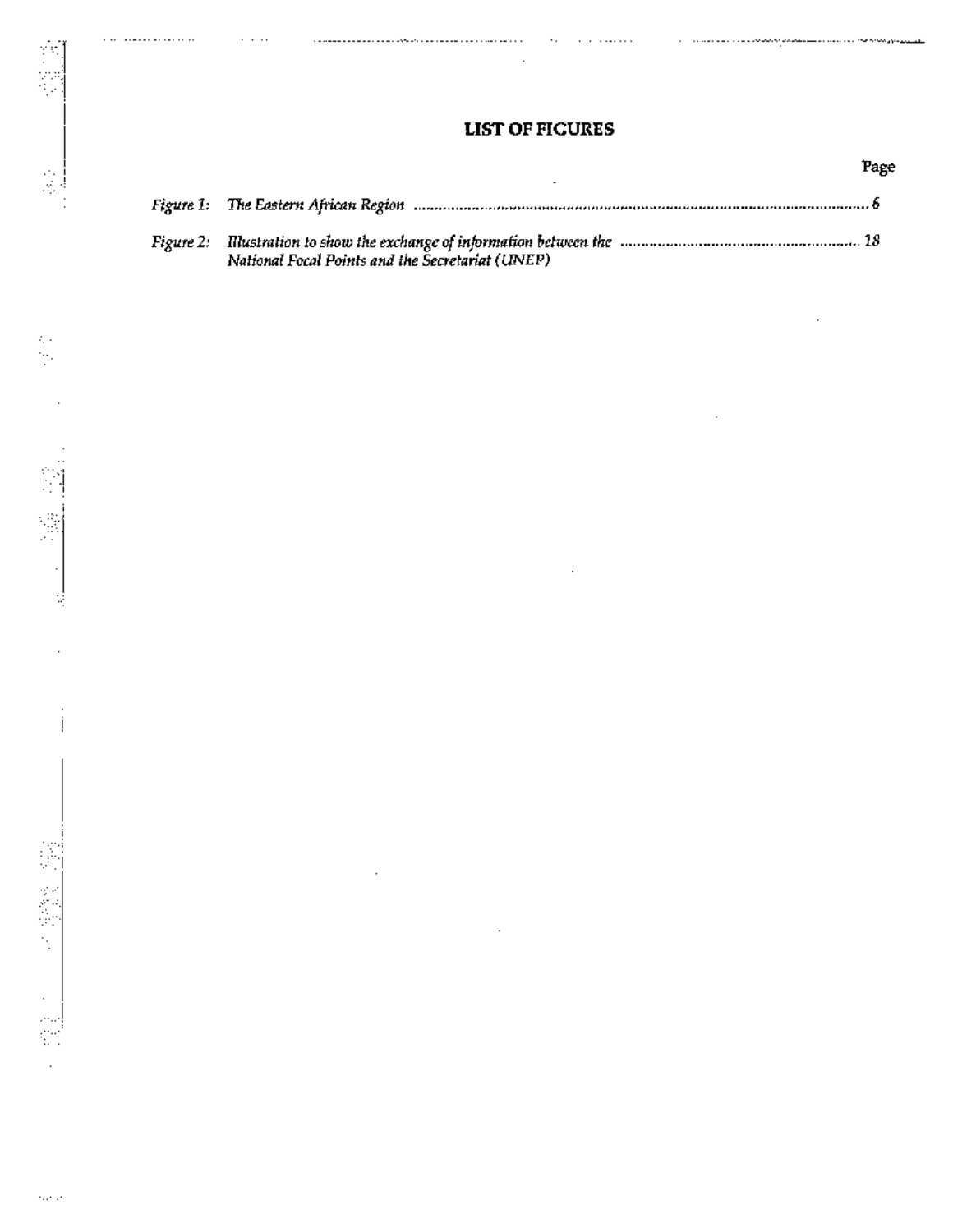## **EXECUTIVE SUMMARY**

#### Introduction

The Eastern African Region has a beautiful coastline with rich natural marine resources, beaches of coral sand, vast mangrove forests, productive lagoons and beautiful islands. This beautiful area is, however, threatened by serious problems of coastal and marine pollution.

To combat the marine environmental problems of the Eastern African Region, the nine countries of the region, Comoros, France (Réunion), Kenya, Madagascar, Mauritius, Mozambique, Seychelles, Somalia, United Republic of Tanzania and the European Community, agreed to cooperate within the framework of the Eastern African Action Plan.

A number of preliminary steps taken by the Regional Seas Programme of the Oceans and Coastal Areas Programme Activity Centre (OCA/PAC) within UNEP towards the development of the Eastern African Action Plan led to the convening of a workshop of regional experts in Seychelles from 27-30 September 1982 to consider a draft action plan. The experts reviewed the environmental problems of the region, endorsed the Action Plan and defined the priority programme of activities to be implemented within the Regional Action Plan.

UNEP prepared first drafts of the Convention for the Protection, Management and Development of the Marine and Coastal Environment of the Eastern African Region and two Protocols: one concerning Protected Areas, Wild Fauna and Flora, and the second concerning Cooperation in Combating Marine Pollution in Cases of Emergency. Two successive meetings of experts from the countries concerned discussed, approved and recommended these drafts for consideration by the Conference of Plenipotentiaries, which adopted the regional Action Plan and signed the Convention and its two Protocols in Nairobi in 1985.

#### Need for Cooperation

Since marine and coastal environmental problems neither start nor end at national boundaries and since the countries of the region share common interests and a common sea, it is natural that they should agree to pool their resources to approach and tackle the common threats to their marine environment on a regional basis.

Due to the fact that a major oil tanker route passes through the region and that there is always the threat of a major oil spill, the countries of the region would benefit from regional cooperation since they cannot tackle such threats on an individual basis.

#### **Eastern African Action Plan**

The Eastern African Action Plan is intended to provide a framework for regional cooperation to conserve and develop the natural marine resources and to combat coastal and marine polintion problems in the region. The Action Plan has the following five main components:

#### Environmental assessment

Through this, the Action Plan assesses the regional capabilities and the main factors influencing environmental quality and encourages collaboration among the States of the region for the purpose of coordinating a marine pollution monitoring system.

#### **Environmental management**

This helps the States to prepare for pollution emergencies and cooperate in implementing existing measures to reduce and control pollution, and manage and develop marine resources.

#### Environmental legislation

A firm legal commitment on cooperation is provided in the form of the Convention for the Protection, Management and Development of the Marine and Coastal Environment of the Eastern African Region and its two Protocols. Harmonization of national laws and regulations on the protection and development of marine and coastal resources, whenever regional uniformity is required, and a compilation of national laws concerning

102.20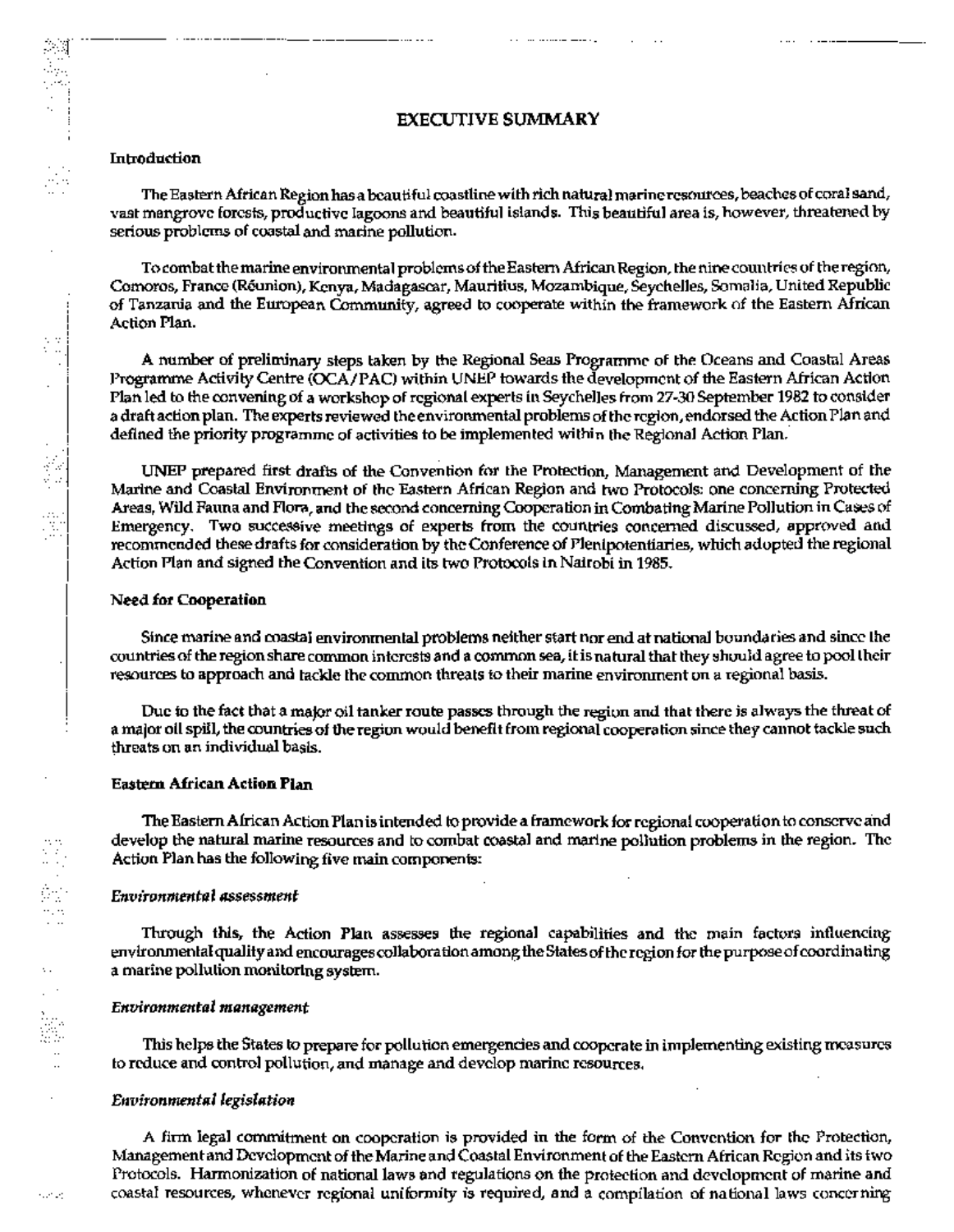#### Institutional and financial arrangements

The agreed programme of activities under the Action Plan is primarily executed through national institutions. A Regional Coordinating Unit (RCU), however, has yet to be established to oversee and coordinate the implementation of the Action Plan, when the Convention comes into force.

When adopting the Action Plan, the Governments of the States of the region requested UNEP to act as the Interim Secretarial of the Action Plan and the Convention until the Regional Coordinating Unit is established.

UNEP, in cooperation with the relevant United Nations agencies and other organizations, has so far been providing the catalytic financing for the regional programme. However, when the Convention comes into force, the Governments of the region will assume financial responsibility through the Eastern African Trust Fund, with support from the Environment Fund and resources of UN specialized agencies and international organizations. The Eastern African Trust Fund has already been created, but contributions to it are not regular and it is therefore insufficient to finance the activities under the Action Plan.

#### **Supporting measures**

These are provided in the form of assistance in education and training, public awareness programmes and expert advice to improve the ability of national institutions to implement the Action Plan successfully.

All the components of the Action Plan are interdependent and each activity is intended to assist the Governments of the region to strengthen the process of formulating sound environmental management policies.

#### Eastern African Convention and its Protocols

Whereas the Eastern African Action Plan consists of coordinated arrangements to strengthen cooperation among the States of the region, the Convention and its Protocols are intended to be legal obligations to which these States are bound and they provide a legal commitment to activities under the Action Plan.

The Convention for the Protection, Management and Development of the Marine and Coastal Environment of the Eastern African region provides that the contracting parties shall take the following appropriate measures:

- · Prevent, reduce and combat marine pollution;
- Ensure sound environmental management of natural resources;
- Protect and preserve rare or fragile ecosystems;
- Cooperate in responding to oil pollution emergencies;
- · Develop procedures for dissemination of information and consultation among the parties so as to strengthen cooperation;
- Hold ordinary meetings once every two years to review implementation of the Convention; and
- Transmit to the Secretariat information on the measures adopted by them for the implementation of the Convention and Protocols.

The Protocol concerning Protected Areas, Wild Fauna and Flora provides for cooperation in protecting the threatened and endangered species of flora and fauna and important national habitats in the Eastern African Region. It regulates the harvest and sale of threatened or depleted species of wild fauna, prohibits their capture or killing in certain circumstances, and provides for the establishment of protected areas, as necessary, to safeguard natural resources and important ecosystems.

The Protocol concerning Cooperation in Combating Marine Pollution in Cases of Emergency provides for cooperation in protecting the marine and coastal environment of the Eastern African Region through development of national contingency plans and a regional contingency plan.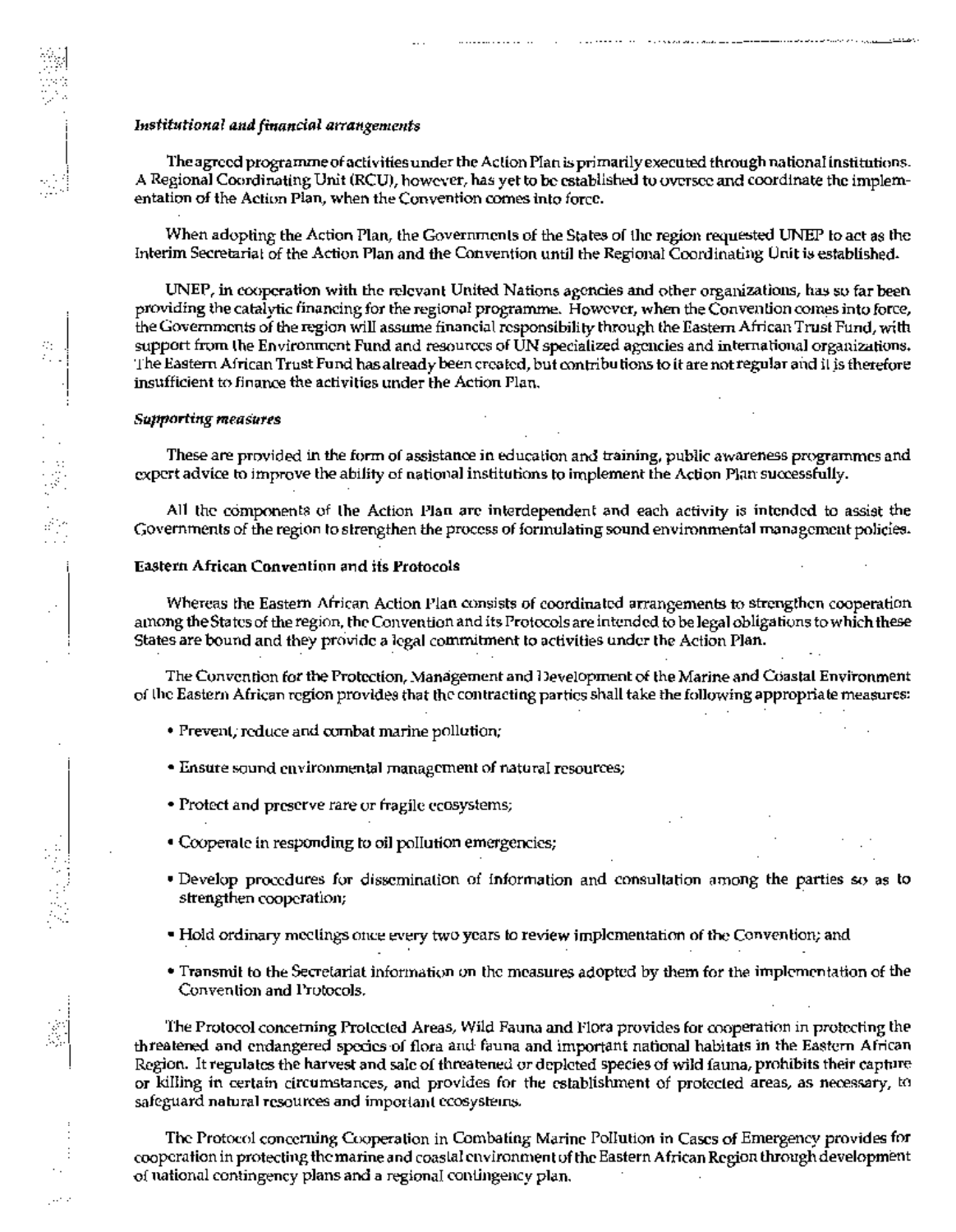# Status of the Convention and Protocols

Since the Conference of Plenipotentiaries adopted the Eastern African Action Plan and the Convention and its Protocols in 1985, only four countries have ratified the Convention and its two Protocols, namely, France (Réunion), Kenya, Seychelles and Somalia. The Convention and its Protocols come into force on the sixth ratification. Two more ratifications are, therefore, needed before they come into force.

## Benefits of Ratification of the Convention and Protocols

The Action Plan consists of numerous projects and activities from which the countries of the region could benefit if it was implemented effectively. However, considerable funds are needed and, until the Convention comes into force, contributions to the Trust Fund will not be regularly forthcoming. It is therefore, very important that the countries of the region ratify the Convention as early as possible.

To date, five priority projects have been earmarked for implementation to strengthen cooperation among the States:

- Protection and management of the marine and coastal areas (EAF/5);
- Assessment and control of pollution in the marine and coastal environment (EAF/6);
- Contingency planning for marine pollution emergencies (EAF/7);
- Coastal erosion and siltation (EAF/10); and
- Environmental impact assessment (EAF/11).

In addition to the benefits from these specific projects, the Convention and the Protocols themselves have a very effective mechanism for cooperation which saves a lot of effort and money on the part of individual States parties to the Convention and its Protocols. The mechanism provides for:

- Sharing of information concerning scientific research and data relevant to conservation, development and management of natural resources and the marine environment;
- Sharing of scientific and technical information and methodologies used in environmental impact assessment and coastal zone management;
- Exchange of experts; and
- Transfer of equipment from one country in the region to another to combat marine pollution emergencies.

## Advantages of contributing to the Eastern African Trust Fund

Many activities under the Action Plan cannot be implemented due to lack of funds and, if the Governments of the region were to pay their pledged contributions to the Trust Fund regularly, thereby underlining their commitment to the Action Plan and the Convention, it would most probably attract additional funds from donor countries and/or international agencies.

## Role of UNEP (OCA/PAC) as the Interim Secretariat

UNEP has initiated and developed all the 13 regional Action Plans, including the Eastern African Action Plan.

In 1985 UNEP was designated as the Interim Secretariat by the Conference of Plenipotentiaries until such time as the Regional Coordinating Unit (RCU) is established in the region after the Convention comes into force. Since then, UNEP has fulfilled the functions of the Secretariat of the Action Plan and has in that capacity supervised and coordinated all the activities carried out under the Action Plan, including the management of the Eastern African Trust Fund. UNEP, having acted as the Secretariat of the Action Plan and the Convention for such a long time, may have created the impression that the Action Plan is a UNEP Action Plan. To dispel this impression, it is necessary to clarify UNEP's role as the Secretariat of the Action Plan and the commitments of the contracting parties, as well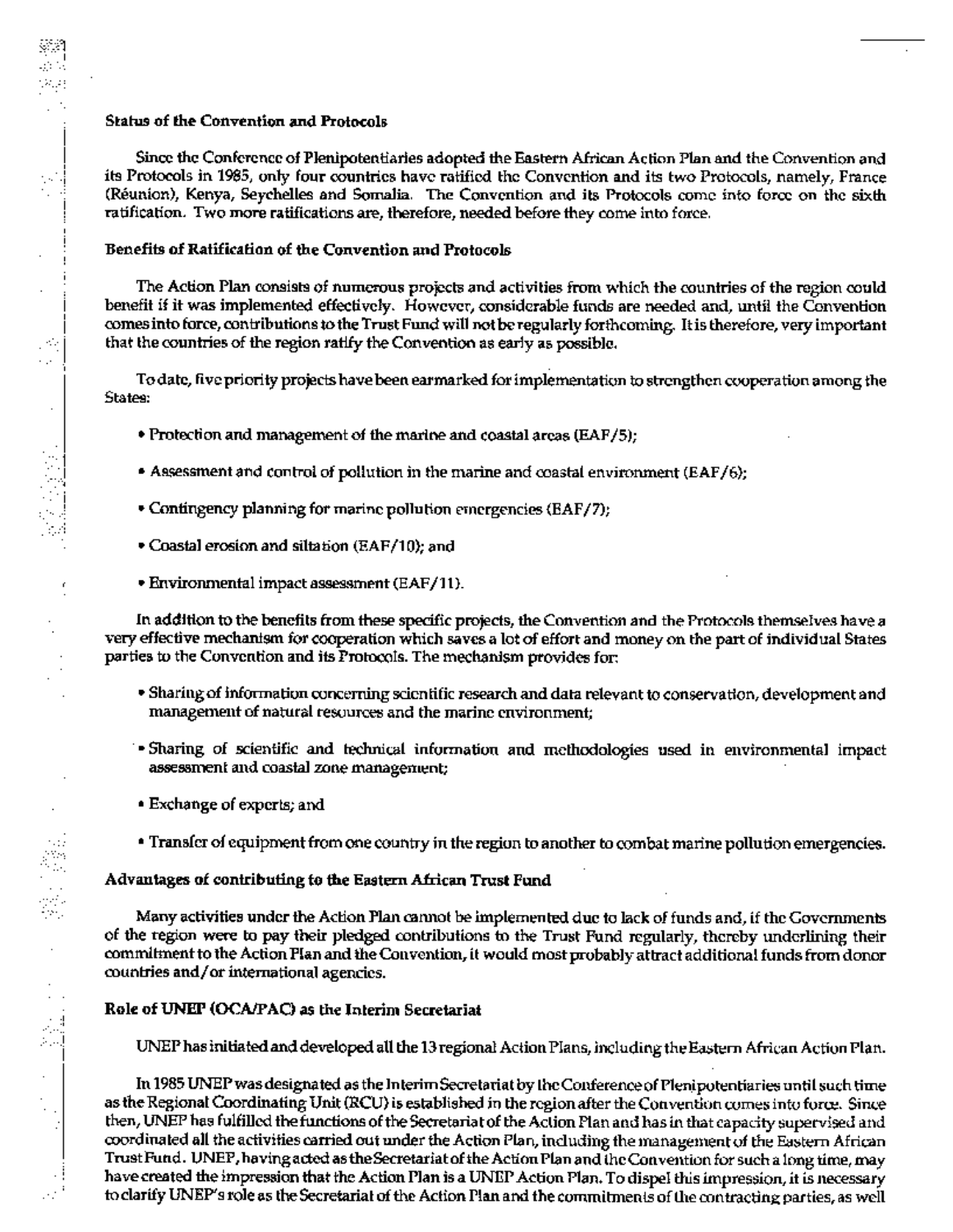The contracting partics have the following obligations *inter alia*:

- Pay their contributions to the Trust Fund regularly;
- Take appropriate measures to prevent, reduce and combat marine and coastal pollution and to conserve and develop the natural marine resources of the region;

- Cooperate in dealing with threats of marine pollution emergencies;
- · Facilitate harmonization of legislation and ratification of relevant global agreements;
- Attend meetings convened by the Secretariat;
- Report regularly on the implementation of the Action Plan, Convention and its Protocols; and
- · Nominate a focal point to coordinate the activities of the regional programme and maintain regular contact with the Secretariat.

#### Importance of the Role of National Focal Points

医心脏 医神经

The role of National Focal Points is very important for the successful implementation of the regional programme as they are the national coordinators and the contact points within the Governments with whom UNEP, as the Interim Secretariat, has to deal on matters relating to the implementation of the regional programme.

The National Focal Points should therefore represent their respective Governments at a high level and should be given a clear mandate to speak and take decisions on behalf of the Governments they represent. They should be in constant touch with the National Focal Points in other countries in the region and with UNEP as the Interim Secretariat.

## Transmitting of Information by National Focal Points

To make the implementation of the regional programme more effective, it is suggested that coordination between the National Focal Points and the Secretariat (UNEP) should be more constant. It is therefore proposed that the National Focal Points should regularly transmit to the Secretariat and other National Focal Points in the region information on measures taken by them and on developments concerning the implementation of the regional programme.

#### Possible Weaknesses of the Convention and its Protocols

The Convention and the Protocols are excellently drafted logal instruments and have no particular major deficiencies. However, it seems that less emphasis was given to the responsibility of private individuals or corporate operators whose activities may sometimes cause considerable marine environmental damage. Therefore, an amendment to the Convention in that respect could be adopted in accordance with the procedure laid down in the Convention.

It should also be noted that adequate attention has not been given to liability and compensation. It would be more effective to spell out clearly the responsibilities of the offenders and make provision for compensation for failure to discharge them. The adoption of a new Protocol on Liability and Compensation would, therefore, be useful in reducing the threats to the marine and coastal environment in the region.

#### **Global Conventions**

Since the Convention clearly states that the measures taken by the contracting parties should be in conformity with international law, there is a constant need to ratify the relevant global conventions in the field of the marine and coastal environment. In this respect, it is suggested that UNEP, as the Interim Secretariat, should from time to time advise the countries of the region on the suitability of the relevant global conventions that could be ratified.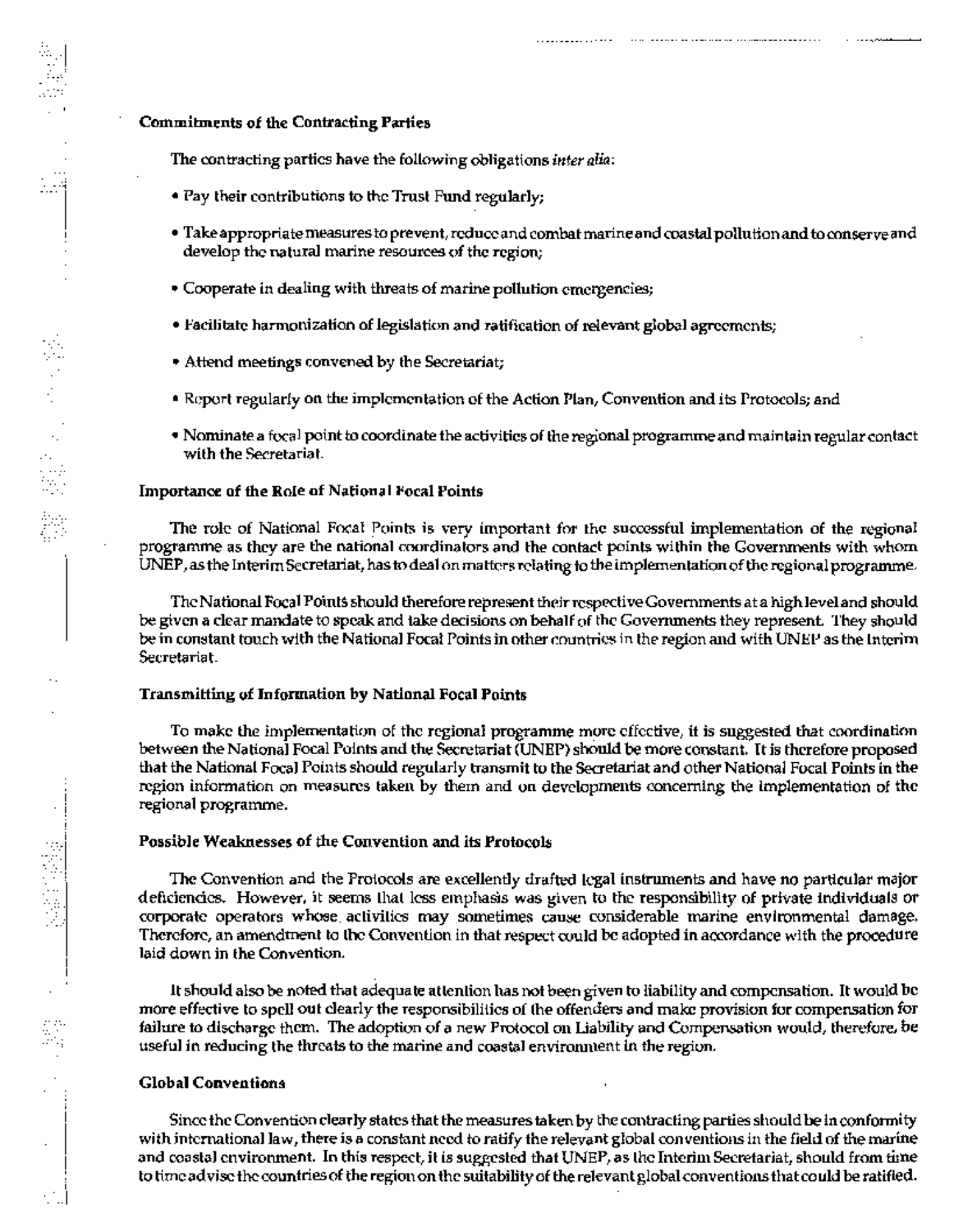#### Impact of the Convention and its Protocols on the Legal Systems of the States

National laws dealing with the marine environment would have to be amended by the individual countries to reflect the concerns and measures adopted to protect and manage marine resources and the marine and coastal environment, in accordance with the Convention and its two Protocols. National laws will have to be harmonized to ensure the conservation of natural marine resources and to regulate or prohibit adverse effects on them. The Secretariat (UNEP) will have to extend assistance in this respect to the countries of the region.

#### Conclusion

ुट्य

8

Seven years after the adoption of the Regional Action Plan and signature of the Convention and its two Protocols, only four countries of the region have ratified the Convention and its Protocols.

The countries of the region should give serious thought to the problems hindering the implementation of the Action Plan and ratification of the Convention and its Protocols and suggest ways of overcoming these problems in order to gain maximum benefits from the Convention and the successful implementation of the Action Pian.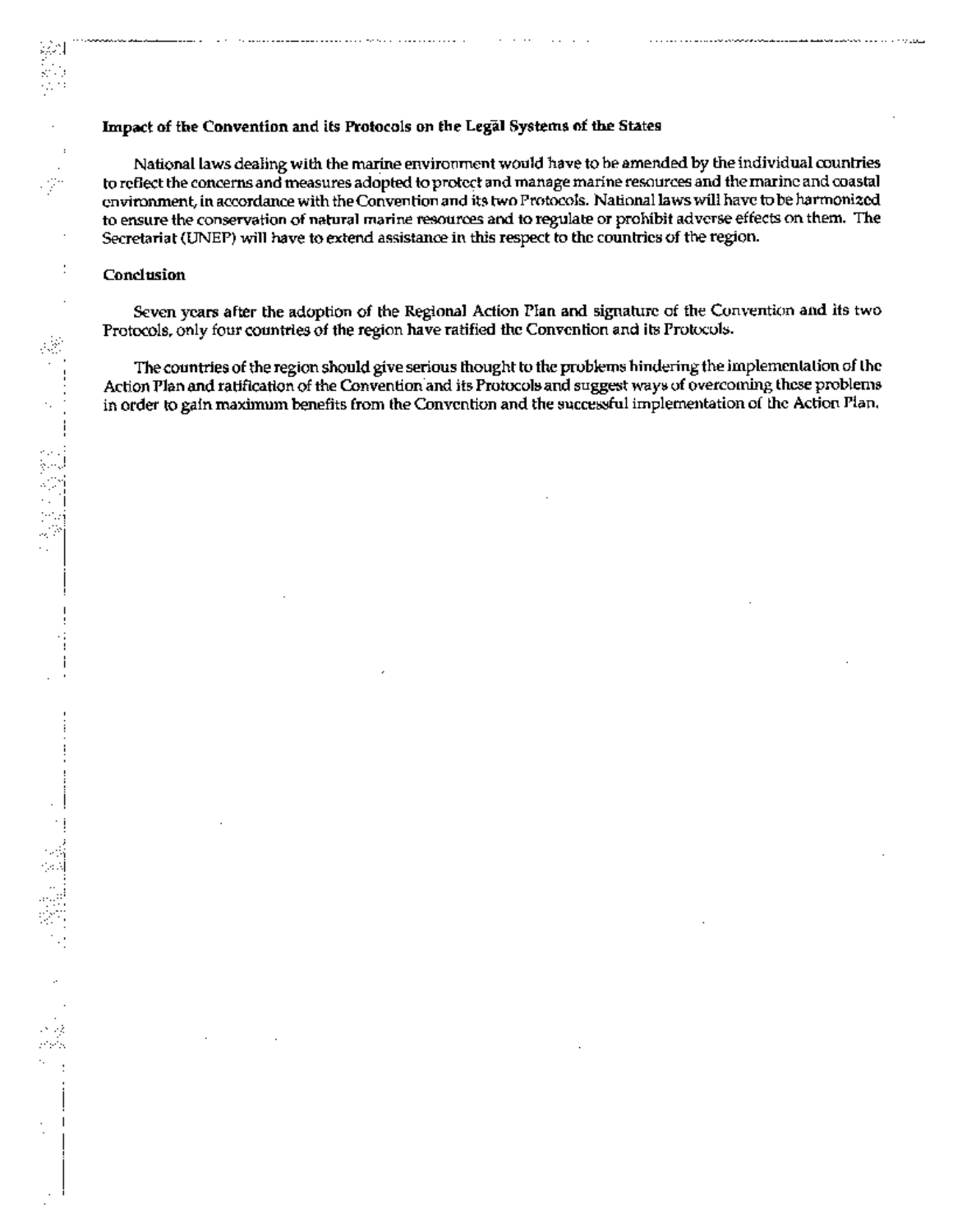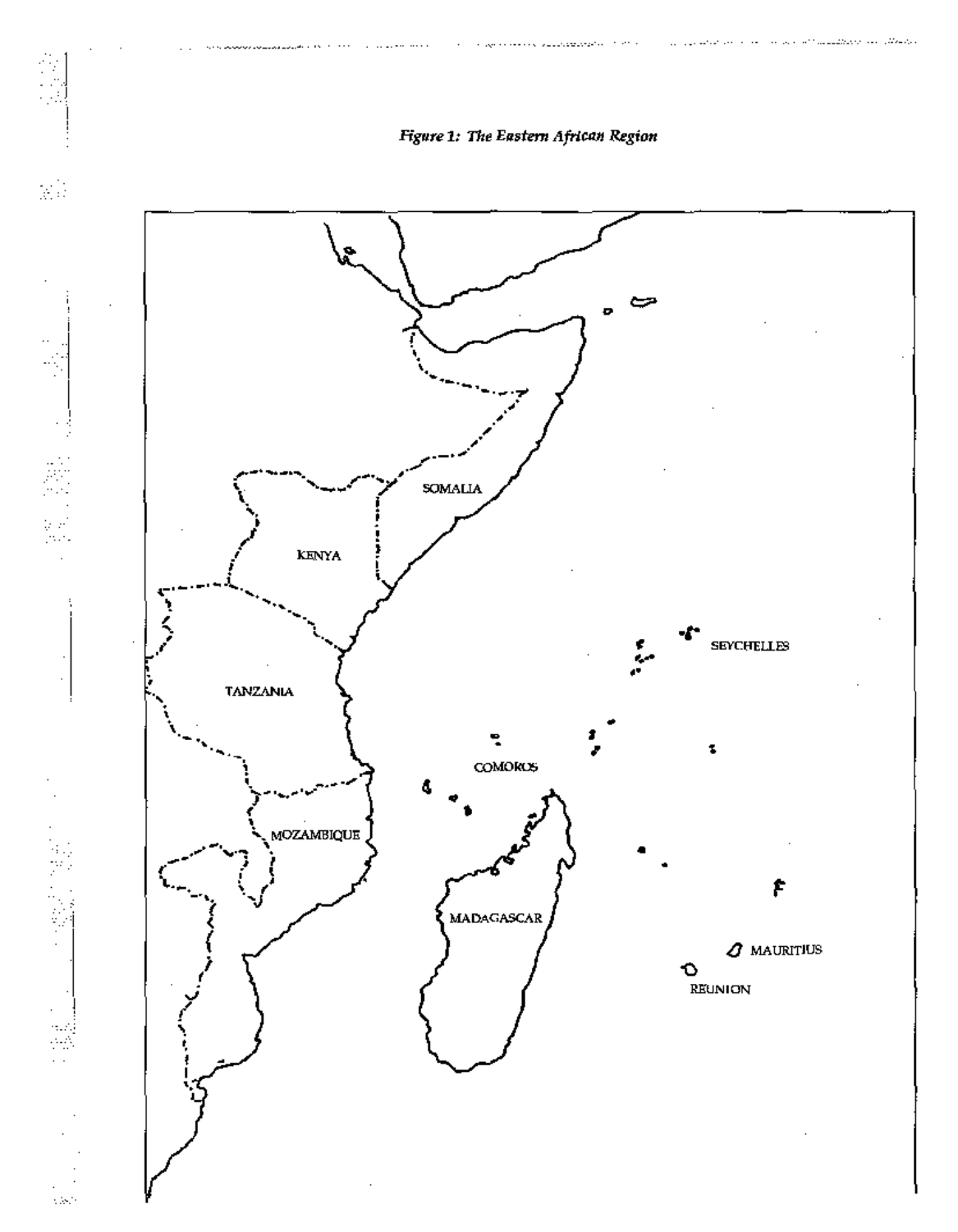## 1. INTRODUCTION

The coastline of the Eastern African Region is an area rich in natural marine resources and breathtaking scenic beauty, comprising exotic beaches of coral sand, vast mangrove forests, productive lagoons and several beautiful islands.

However, this beautiful marine and coastal environment is being seriously threatened by marine pollution, habitat destruction and the pressure of growing populations, urbanization and industrial installations in the coastal areas.

From the very beginning, UNEP's Governing Council has endorsed a regional approach to the control of marine pollution and the management of marine and coastal resources, and at its Eighth Session it called for the development of an Action Plan for the Protection and Management of the Marine and Coastal Environment of the Eastern African Region.

To combat the problems of marine poliution, the nine countries of the Eastern African Region, Comoros, France (Réunion), Kenya, Madagascar, Mauritius, Mozambique, Seychelles, Somalia, United Republic of Tanzania, and the European Community (EC) agreed to cooperate within the framework of the Eastern African Action Plan for the Protection, Management and Development of the Marine and Coastal Environment. The Action Plan was initiated and coordinated by the Regional Scas Programme of the Oceans and Coastal Areas Programme Activity Centre (OCA/PAC) of the United Nations Environment Programme.

A number of preliminary steps were taken by UNEP towards the development of the Eastern African Action Plan. They included a UNEP-sponsored joint exploratory mission to all the countries of the region, whose findings were then used to prepare and publish the sectoral reports together with an overview of the region's environmental problems.

A Workshop of experts was convened by UNEP in Seychelles from 27 to 30 September 1982 to consider a draft Action Pian prepared by UNEP, based on the findings of the above-mentioned mission. The experts reviewed the environmental problems of the region, endorsed the draft Action Plan and defined the priority programme of activities that they thought should be implemented within the framework of the regional Action Plan.

In accordance with the recommendations made at the Seychelles Workshop, UNEP prepared the first draft of the Convention for the Protection, Management and Development of the Marine and Coastal Environment of the Eastern African Region and two Protocols, the first concerning Protected Areas and Wild Fauna and Flora, and the second concerning Cooperation in Combating Marine Pollution in Cases of Emergency. UNEP subsequently convened a meeting of regional experts to discuss the draft Convention and the two Protocols.

Taking into consideration the recommendations of the first meeting of experts, the Executive Director of UNEP convened a second meeting of experts in Nairobi from 29 October to 2 November 1984 to consider the draft Convention and its Protocols. At the second meeting, the experts completed their discussions on the draft Convention and its Protocols and recommended that a Conference of Plenipotentiaries be convened.

A Conference of Plenipotentiaries comprising representatives of the Governments of the region was convened by the Executive Director of UNEP in Nairobi from 17 to 21 June 1985. The Conference adopted the Action Plan for the Protection, Management and Development of the Marine and Coastal Environment of the Eastern African Region and signed the Convention and the two Protocols.

#### NEED FOR REGIONAL COOPERATION 2.

The regional experts at the Seychelles Workshop, after reviewing the environmental problems facing the countries of the region, realized that these could only be tackled through a regional effort and programme. The common environmental problems identified by them were as follows:

(a) Marine environmental degradation, including coastal erosion;

(b) Monitoring of sources, levels and effects of pollutants;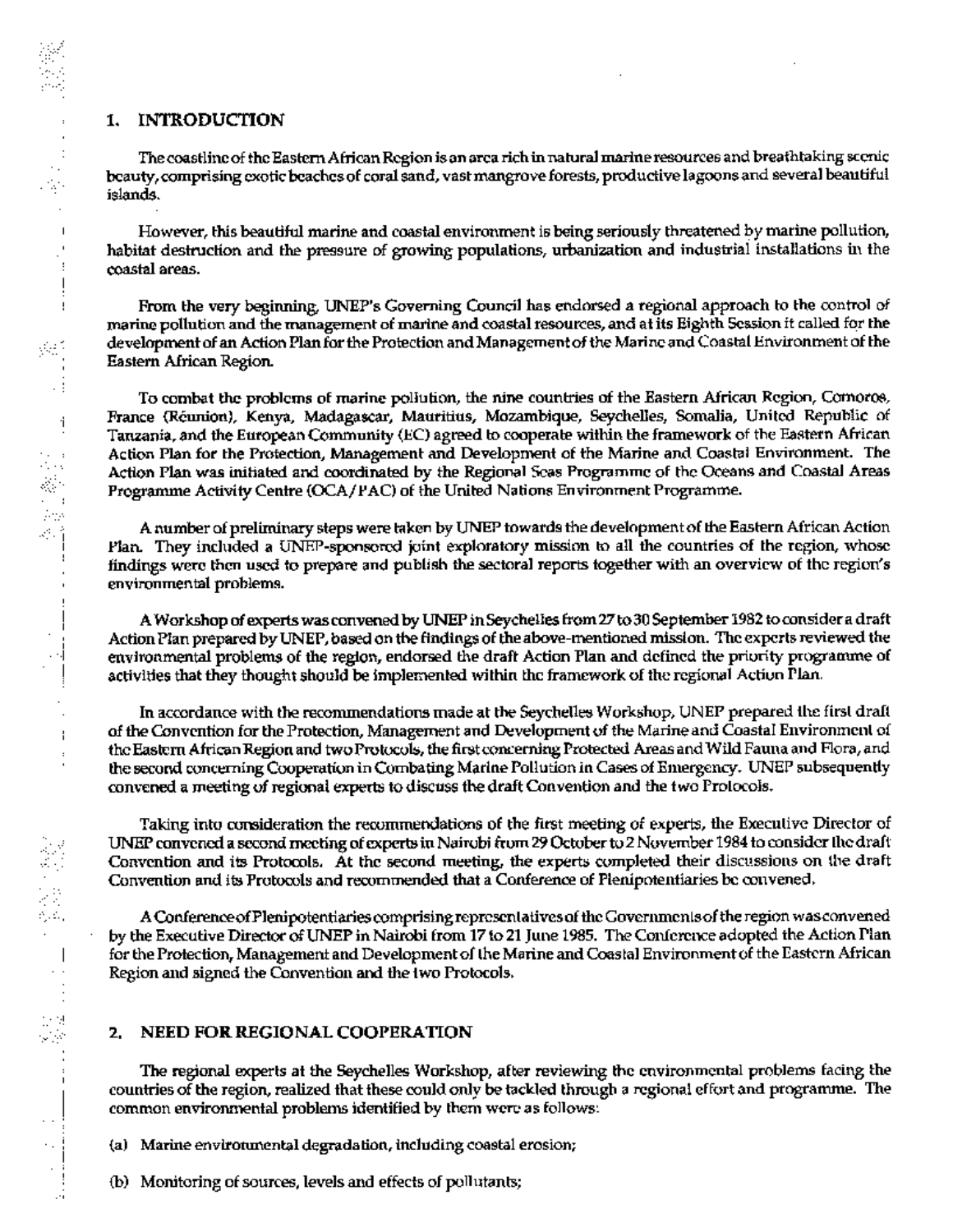- (d) Environmental impact assessment;
- (e) Contingency planning to deal with marine pollution emergencies; and
- (f) Environmental research, training and education.

Marine and coastal environmental problems neither start nor end at national boundaries. It is, therefore, not only natural but essential that countries which share common interests and a common sea should pool their financial and manpower resources to approach and tackle these common threats to their coastal and marine environment on a regional basis. Moreover, due to the fact that a major oil tanker route passes through the region, there is a constant threat of oil pollution and, since this problem cannot be solved by individual States, regional cooperation is indispensable.

States always stand to benefit from sharing information, methodologics and experiences, in particular, in modern times when resources for research are getting scarcer. The protection and management of coral reefs is a common problem in many Eastern African States. Many other common problems can be tackled by mutual cooperation, for example, contingency planning for cooperation in pollution emergencies, ecology of small islands, endangered habitats and species, lack of environmental impact assessment, etc.

The Eastern African Action Plan provides a framework for regional cooperation and consists of coordinated arrangements to facilitate cooperation among the States of the region with the objective of promoting overall development of their marine resources and combating coastal and marine pollution problems in the region.

#### THE EASTERN AFRICAN ACTION PLAN 3.

The Fastern African Action Plan is a regional programme to develop and protect the marine and coastal environment of the region for the conservation and management of the natural resources and promotion of the health and well-being of the people living in the region. The Action Plan is intended to provide a framework for regional cooperation to tackle problems concerning the region's marine and coastal environment.

The Eastern African Action Plan has the following main objectives:

- (a) Promote the sustainable development and sound management of the regional marine and coastal resources by:
	- $\left($ i) Encouraging consultations and promoting technical cooperation among the States of the region;
	- Emphasizing the economic and social importance of the resources of the marine and coastal environ-(ii) ment; and
	- (iii) Promoting cooperation on projects of mutual interest to the whole region.
- (b) Develop appropriate legislation for the protection and development of the marine and coastal environment at the national and regional levels;
- (c) Encourage and strengthen, through increased regional collaboration, the activities of institutions within the region involved in the study of marine and coastal resources and systems;
- (d) Promote training in all fields relating to the protection and development of the marine and coastal environment;
- (e) Stimulate the growth of public awareness of the value, interest and vulnerability of the region's marine and coastal environment;
- (f) Prevent pollution of the marine and coastal environment within the region originating from activities within the States of the region or from operations primarily subject to the jurisdiction of extra-regional States; and
- $(g)$  Provide for the protection and rational development of the living resources of the region through the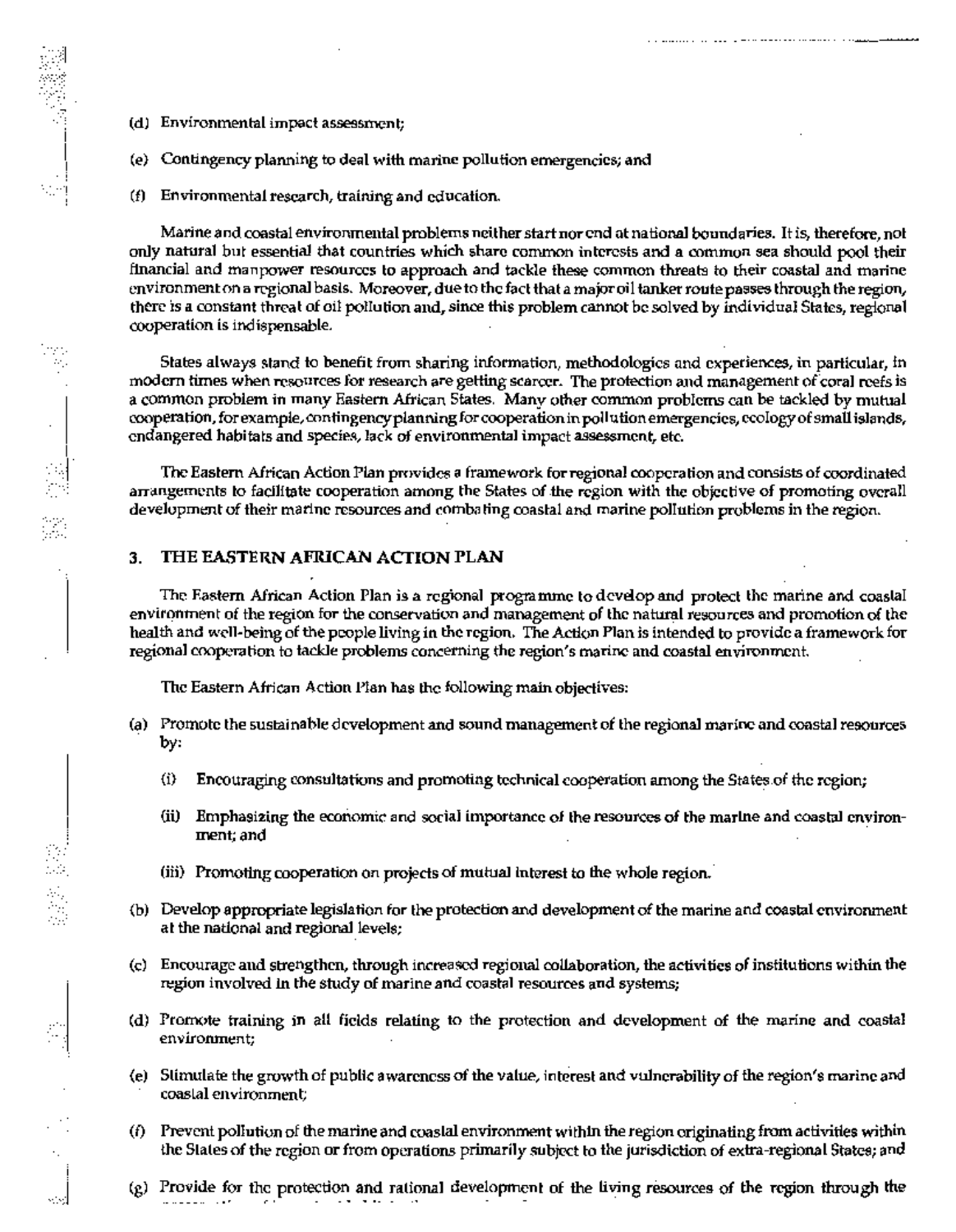The elements of the Action Plan have been conceived to be mutually dependent and to provide environmentally sound management tools based on realistic assessment of the state of the environment, taking into account regional needs and priorities.

The Eastern African Action Plan has the following components:

- Environmental assessment;
- Environmental management;
- Environmental legislation;
- Institutional and financial arrangements; and
- Supporting measures.

#### Environmental assessment

 $\sim$   $\sim$ w.

 $\overline{\phantom{a}}$ 

1、月光期

 $\frac{1}{2}$ 

 $\frac{1}{2}$ 

 $\begin{array}{c} \begin{array}{c} \begin{array}{c} \begin{array}{c} \end{array} \\ \begin{array}{c} \end{array} \end{array} \end{array} \end{array}$ 

Ñ

-24

The Action Plan assesses the environmental process through a continuing systematic assessment of the main factors influencing the environmental quality of the region. The process includes:

- (a) Assessment of national and subregional capabilities to investigate and manage environmental processes;
- (b) Encouragement of collaboration among regional scientists and technicians and their institutions through a coordinated marine pollution monitoring programme;
- (c) Compilation of an inventory of sources and amounts of pollutants;
- (d) Collection, analysis and dissemination of data; and
- (e) Survey and assessment of the socio-economic activities that may have an impact on the marine and coastal environment.

#### Environmental management

The purpose of the environmental management component is to assist the States of the region to take environmentally sound decisions on development of the marine and coastal environment.

The following activities *inter alia* may be undertaken to strengthen the ability of Governments to adopt appropriate environmental management policies:

- (a) Cooperation in preparedness for pollution emergencies;
- (b) Cooperation in application of existing international measures to reduce and control pollution by hydrocarbons;
- (c) Formulation of guidelines and standards for management and control of domestic, agricuitural and industrial wastes, including treatment and discharge of such wastes;
- (d) Harmonization of policies on the management of wildlife, genetic resources and natural habitats;
- (e) Cooperation in exploration and utilization of fisheries; and
- $\omega$ Studies of the environmental, social and cultural effects of tourism.

#### Environmental legislation

The Convention and its Protocols provide the legal framework for cooperative regional and national actions and also provide a firm legal commitment by the States of the region to conserve their natural marine resources and maintain and develop the environmental quality of the region shared by those States. To achieve this, it is appropriate to promote harmonization of national logislation and to encourage the adoption of regional and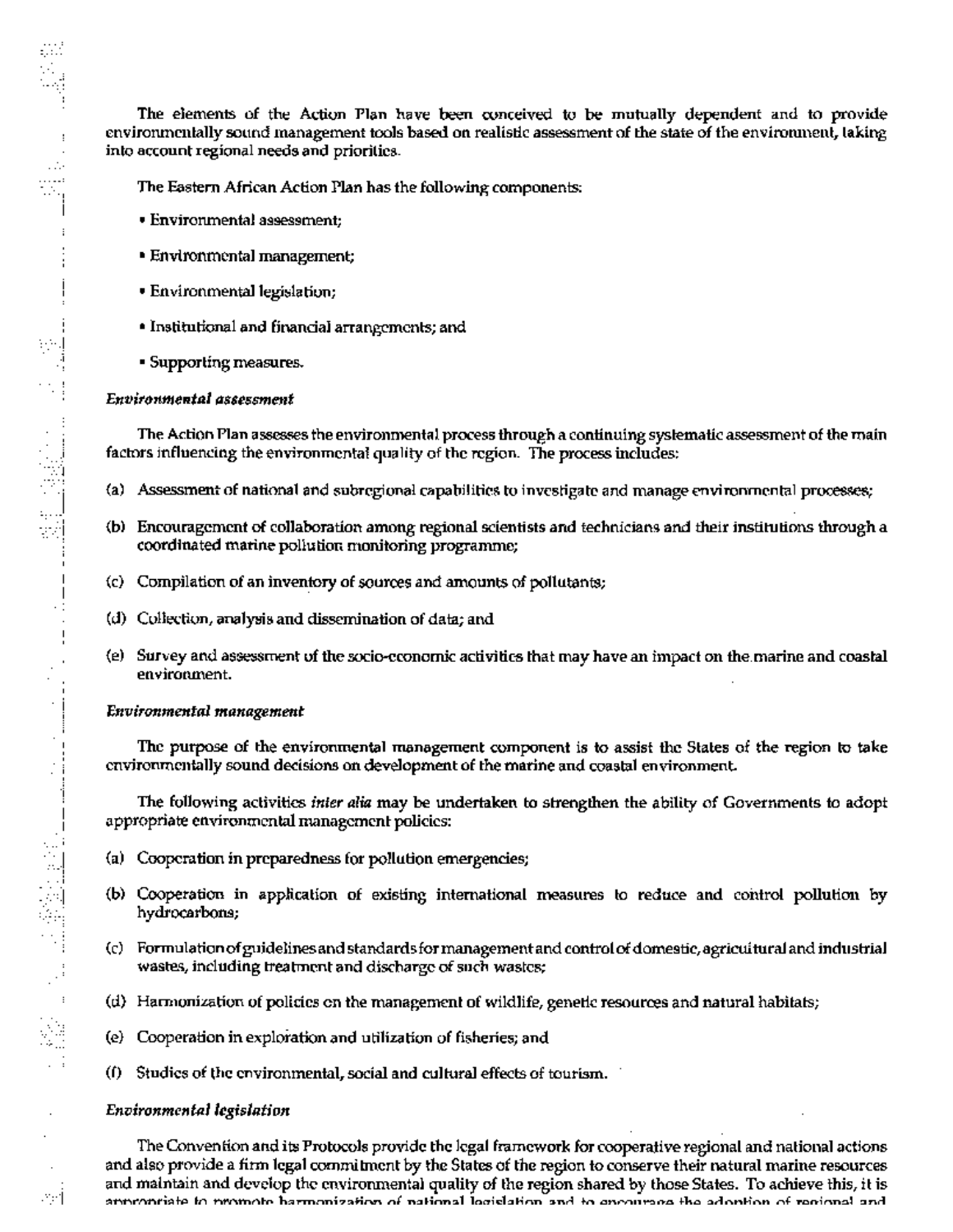The following activities could be undertaken inter alia:

(a) Review and, where necessary, updating and amendment of national legislation and regulations pertaining to the protection and development of the marine and coastal environment;

- (b) Improvement in the enforcement of national regulations relating to marine and coastal resources, especially with respect to prevention of pollution of the marine environment and protection of marine species;
- (c) Harmonization of national legislations and regulations on the protection and development of marine and coastal resources whenever such uniformity is required, e.g. protection and management of migratory marine species within the region; and
- (d) Survey and updating of national environmental laws.

#### Institutional and financial arrangements

In carrying out the Action Plan, the national capabilities available in the region and the capabilities of regional and international organizations should be used to the greatest possible extent.

The agreed programme should be executed primarily through existing national institutions which, where necessary, should be strengthened.

To ensure the harmonious and integrated evolution of each of the components, a Regional Coordinating Unit (RCU) shall be established to oversee the implementation of the Action Plan.

When adopting the Action Plan, the Governments of the States of the region agreed to request UNEP to act as the Interim Secretariat of the Action Plan until such time as the Regional Coordinating Unit (RCU) was established.

Together with other United Nations specialized agencies and other organizations, UNEP has provided the catalytic financing for the regional programme so far. However, when the Convention comes into force, the Governments of the region will progressively assume financial responsibility, with support from the Environment Fund, the resources of UN specialized agencies and international organizations and counterpart contributions from the Governments concerned. Government financing is to be channelled through a regional Trust Fund to which all the Governments of the States parties to the Action Plan and the Convention have to contribute. The funds are currently being administered by UNEP, which acts as the Interim Secretariat, but will eventually be administered by the Regional Coordinating Unit (RCU) when established. The Unit will then assume the functions of the Secretariat of the Action Plan, the Convention and its Protocols.

A National Focal Point should be designated by each Government to facilitate the work of, and communication with, the Secretariat and to coordinate the programmes activities at the national level.

#### **Supporting measures**

意思の

и,

To make the Action Plan successful, there is a need for supporting measures to enable Governments of the region to participate more vigorously in environmental activities. This support includes the provision of assistance in the form of education and training, equipment needed for the assessment of environmental quality, expert advice to help improve the ability of national institutions to participate in the Action Plan, harmonization of methodology to ensure the comparability of the results, assistance to promote public awareness programmes on national and regional issues relating to the protection and development of the marine and coastal environment, etc.

These activities, if carried out in earnest, should result in:

- Assessment and evaluation of the causes and consequences of crivironmental pollution, in particular marine (a) and coastal pollution, and the study of coastal and marine activities, as well as the social and economic factors that may influence or be influenced by environmental degradation;
- (b) Promotion of methods and practices for the management of socio-economic development activities that onformand analyzing control collection of the color of  $\overline{\cdot}$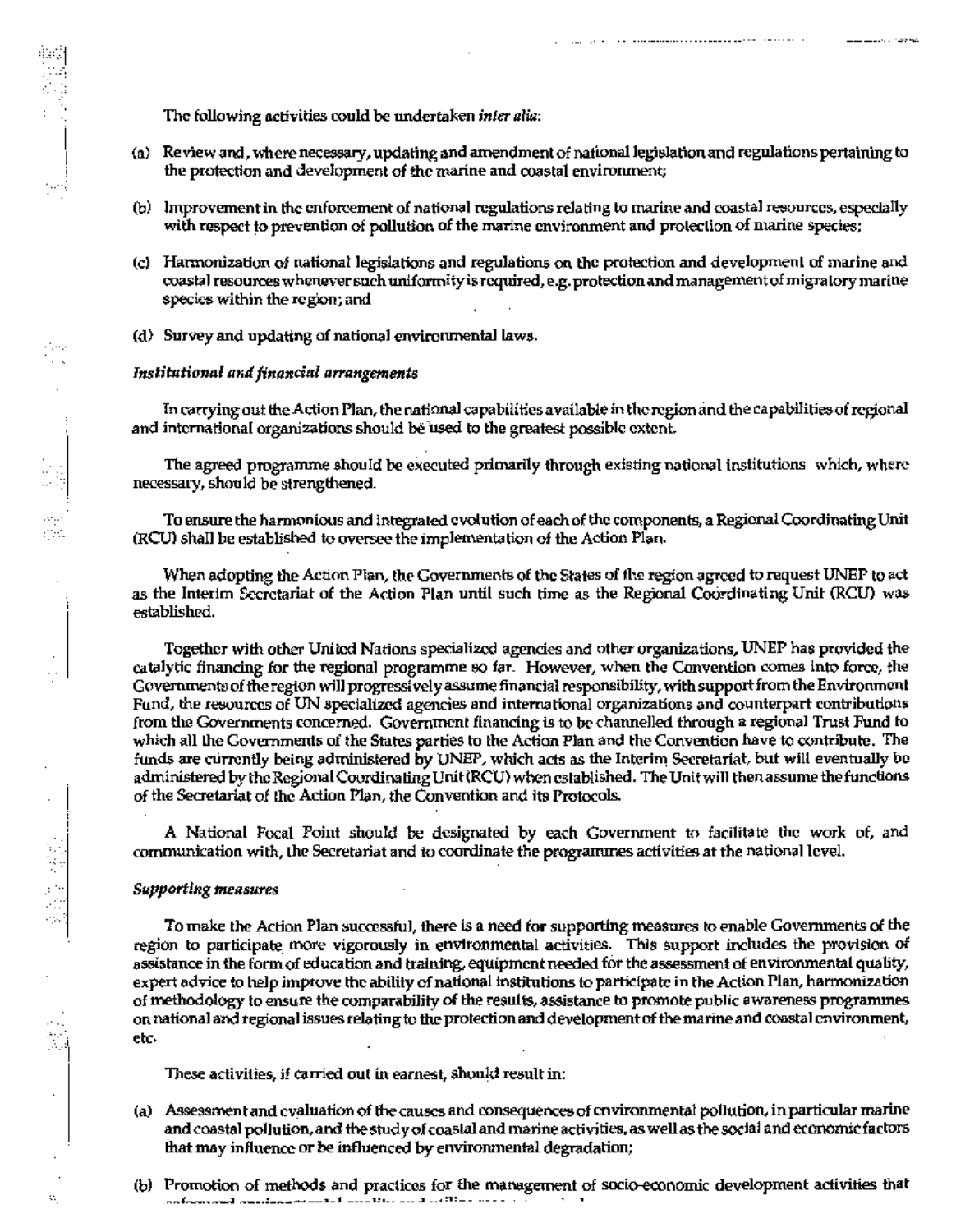(c) Adoption of regional legal agreements and strengthening of national legislation for the protection and development of the marine and coastal environment; and

(d) Establishment of institutional machinery and adoption of financial arrangements required for the successful implementation of the Action Plan.

All the components of the Action Plan are interdependent and provide a framework for comprehensive action which should contribute both to the protection of the marine and coastal environment and to the continued development and management of the natural marine resources of the region. Each activity under the Action Plan is intended to assist the Governments of the region to strengthen the process through which environmental management policies are formulated.

#### EASTERN AFRICAN CONVENTION AND ITS PROTOCOLS 4.

 $\mathbf{r}$  . The contract contract of  $\mathbf{r}$ 

Whereas the Eastern African Action Plan consists of coordinated arrangements to facilitate and foster cooperation among the States of the region, the Convention and its Protocols are intended to be a legal obligation to which the States of the region are bound and they provide a legal framework for regional and national activities under the Action Plan to combat marine and coastal pollution.

The Convention has the following main provisions:

- (a) The "Convention area" is defined in Article 2 as the area comprising the marine and coastal environment of that part of the Indian Ocean situated within the Eastern African region and falling within the jurisdiction of the contracting parties to the Convention;
- (b) The parties agree for

ුන W.

43

 $\mathbf{I}$ 

- Take all appropriate measures, individually or jointly, to cnsure sound environmental management of  $(i)$ natural resources, to prevent, reduce or combat pollution of the "Convention area" (Article 4) caused by discharges from ships, ensuring effective implementation of applicable international rules (Article 5), as well as pollution caused by dumping of wastes and other matter at sea by ships, aircraft or manmade structures at sea (Article 6), caused by coastal disposal or by discharges emanating from rivers, coastal establishments or any other source (Article 7), pollution resulting directly or indirectly from exploration and exploitation of the seabed and its subsoil (Article 8) and airborne pollution (Article 9);
- $(ii)$ Take all appropriate measures to protoct and preserve rare or fragile ecosystems, as well as the habitats of rare, depleted, threatened or endangered species of wild fauna and flora and other marine life, by establishing protected areas as parks and reserves (Article 10);
- $(iii)$ Cooperate in taking all necessary measures to respond to pollution emergencies, to reduce or eliminate pollution or the threat of pollution resulting therefrom, by developing contingency plans (Article 11);
- Take all appropriate measures to prevent, reduce and combat environmental damage resulting from (iv) engineering activities such as dredging, land reclamation etc. (Article 12);
- $(v)$ Develop guidelines for the planning of development projects so as to prevent or minimize harmful impacts on the region and to develop procedures for the dissemination of information and consultation among the Contracting Parties (Article 13);
- Cooperate directly, or with the assistance of competent regional and international organizations, in (vi) scientific research and monitoring and exchange of data and scientific information (Article 14);
- (yii) Cooperate in the development of rules and procedures in conformity with international law to govern liability and compensation for damage resulting from pollution (Article 15);
- (viii) Designale UNEP as the Secretariat of the Convention and an appropriate authority to serve as the channel of communication with the organization (Article 16);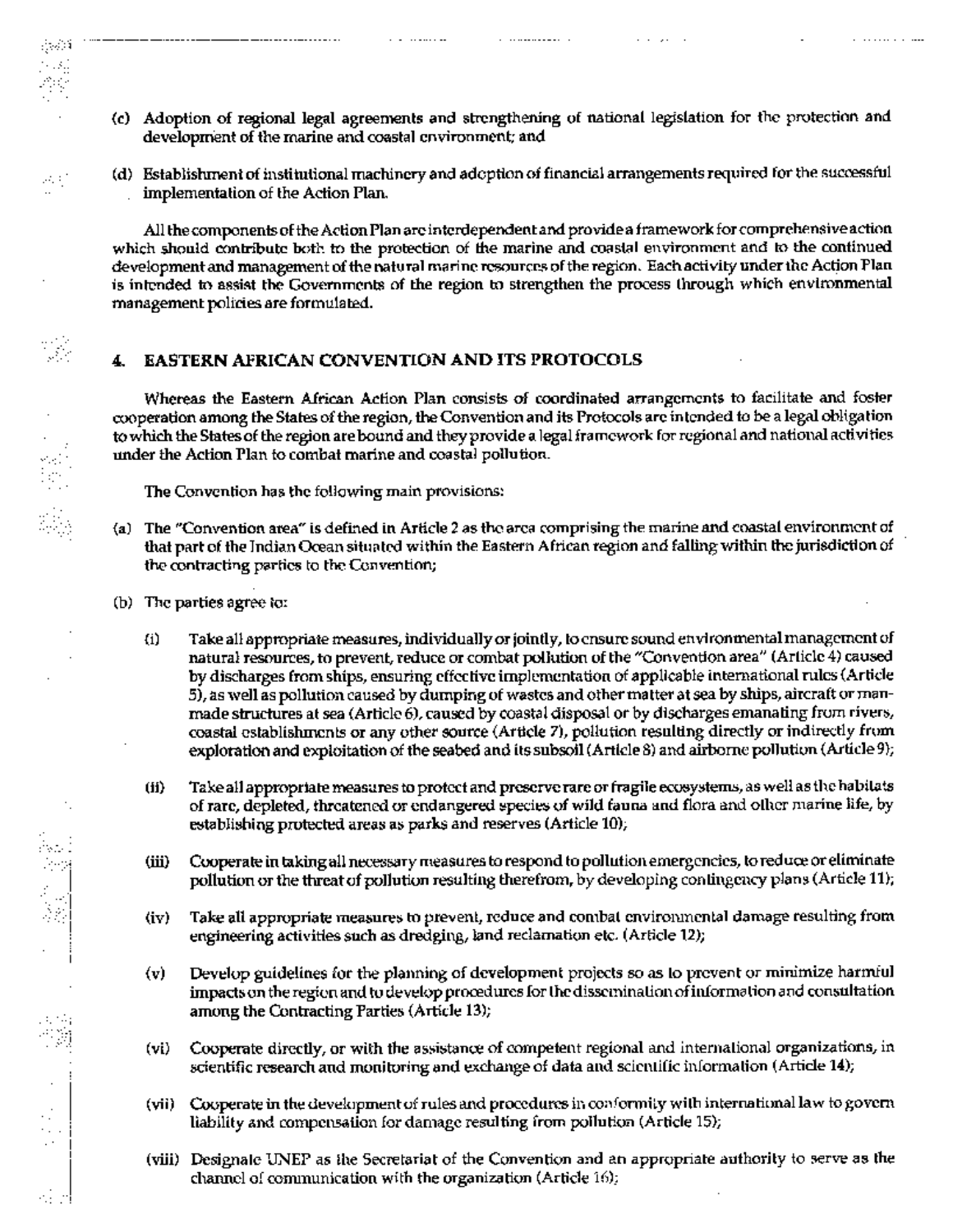(ix) Hold ordinary meetings once every two years to review the implementation of the Convention (Article 17);

<u>. A concern to a concern the content of the content of the content of the content of the content of the content</u>

and the common states of the

- (x) Adopt any additional protocols, if necessary, through a conference of plenipotentiories (Article 18); and
- (xi) Adopt any amendments to the Convention, if necessary, through a conference of plenipotentiaries (Article 19).
- Article 20 states that the Annexes to the Convention or to a Protocol shall form an integral part of the (c) Convention or Protocol. The Convention presently includes an Annex on arbitration which sets out the procedure for settling disputes between the parties, if any.
- (d) Article 23 puts an obligation on Contracting Parties to transmit regularly to the Secretariat information on the measures adopted by them to implement the Convention and Protocols to which they are parties.
- (e) Accession to the Convention and Protocols is open to any State invited to participate in the Conference of Plenipotentiaries held in Nairobi from 17 - 21 June, 1985, and to any regional intergovernmental integration organization exercising competence in the fields covered by the Convention and its Protocols and having at least one member State belonging to the Eastern African Region, provided that such regional organization was invited to participate in the Conference of Plenipotentiaries.

#### PROTOCOL CONCERNING PROTECTED AREAS AND WILD FAUNA AND FLORA IN THE 5. **EASTERN AFRICAN REGION**

The main objective of the Protocol concerning Protected Areas, Wild Fauna and Flora is to protect the threatened and endangered species of flora and fauna and important natural habitats in the Eastern African Region.

The Protocol has the following main provisions:

(a) The parties agree to:

Ğ,

- 9

e. J

- $\rm (i)$ Take appropriate measures to protect and preserve rare or fragile ecosystems, as well as rare, depleted, threatened or endangered species of wild fauna and flora listed in Annexes I and II to the Protocol by prohibiting activities having adverse effects on the habitats of such species, as well as the capture, killing, possession and sale of such animals, or damage to or destruction of habitat (Articles 2,3 and 4);
- $(ii)$ Regulate the harvest and sale of threatened or depleted species of wild fauna listed in Annex III or prohibit their capture and killing so as to protect the breeding stocks of such species and their critical habitat (Article 5);
- $(11)$ Coordinate their efforts for the protection of the migratory species listed in Annex IV (Article 6);
- $(iv)$ Take all appropriate measures to prohibit the introduction of harmful, alien or new species which may cause significant or harmful changes (Article 7);
- $(v)$ Establish, as necessary, protected areas to safeguard the natural resources and important ecosystems that provide habilats for species of fauna and flora that are rare, threatened, endemic, migratory or economically important marine species, taking into account the traditional activities of local populations (Articles 8 and 12);
- $(vi)$ Adopt guidelines, standards or criteria concerning the selection, establishment and management of protected areas (Article 9);
- (vii) Coordinate the establishment of protected areas contiguous to the frontier so as to ensure protection of such areas (Article 13);
- (viii) Give appropriate publicity to the established protected areas and transmit such information to the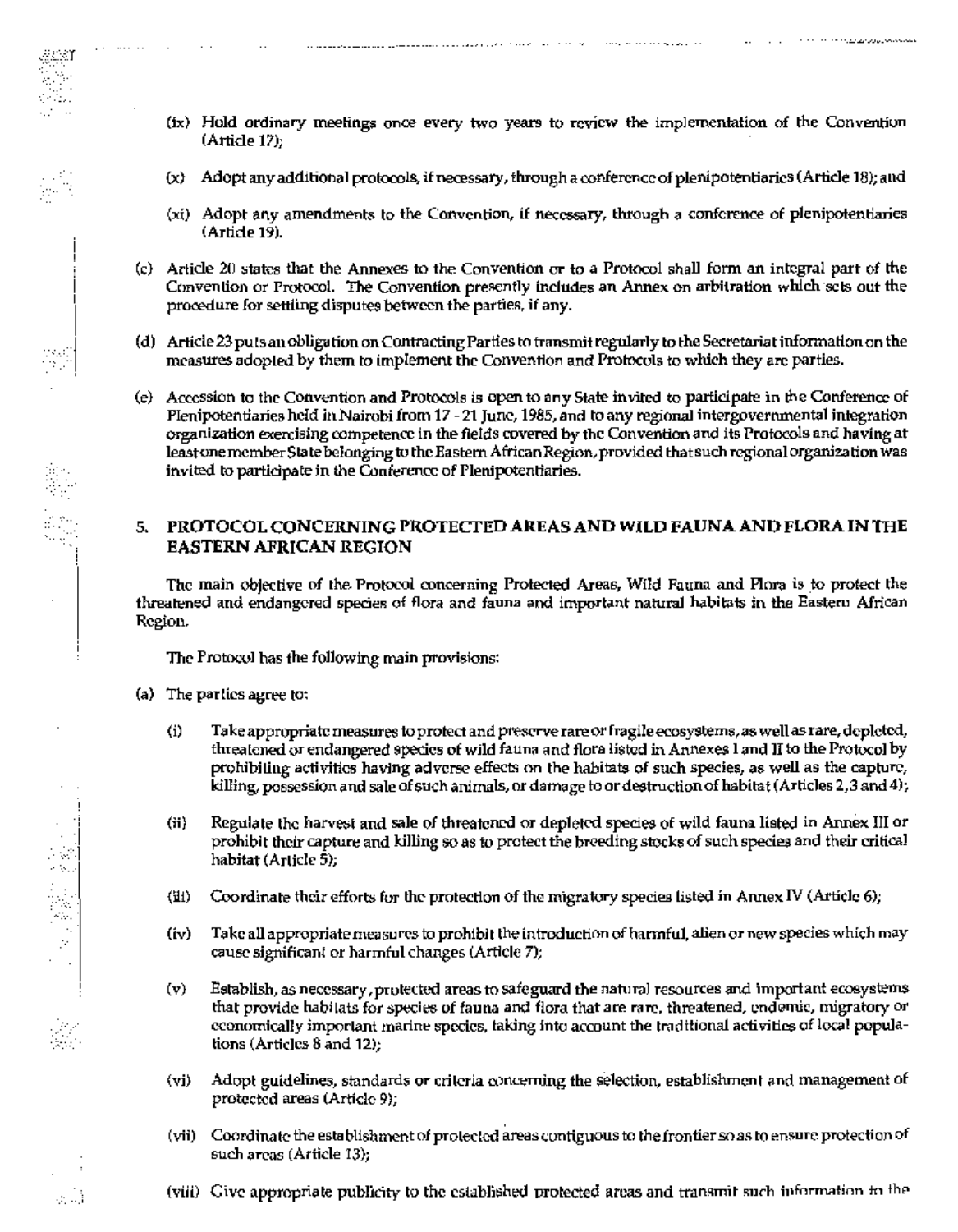- (ix) Endeavour to inform the public at large about the significance of protected areas and promote its participation in the protection of such areas and their wild fauna and flora (Article 15);
- $(x)$  Establish a regional programme for the creation of a network of protected areas in the Eastern African Region and encourage scientific research (Articles 16 and 17); and
- (xi) Provide the Convention Secretariat with information about their activities under the Protocol and designate persons responsible for protected areas who shall meet at least once every two years to discuss and make recommendations concerning scientific, administrative and legal measures to improve application of the Protocol.
- (b) The Protocol has four Annexes, listing the protected species of wild flora (Annex I), the species of wild fauna requiring special protection (Annex II), the harvestable species of wild fauna requiring protection (Annex III) and the protected migratory species (Annex IV).
- (c) Accession is open to Contracting Parties to the Convention for the Protection, Management and Development of the Marine and Coastal Environment of the Eastern African Region.

## 6. PROTOCOL CONCERNING COOPERATION IN COMBATING MARINE POLLUTION IN CASES OF EMERGENCY IN THE EASTERN AFRICAN REGION

The Protocol concerning Cooperation in Combating Marine Pollution in Cases of Emergency in the Eastern African Region is a legal agreement entered into by the Contracting Parties to cooperate in protecting the region's marine and coastal environment through the development of national contingency plans and a regional contingency plan. The States would then know what would be the best ways of cooperating in the event of emergencies caused by major spillages.

The main objective of the Protocol is to provide a framework for coordinated response to major spillages of oil and other harmful substances in the Convention area.

The main provisions of the Protocol are:

- (a) Article 1 defines the "Eastern African Region" for the purposes of the Protocol and states that it shall also jnclude the coastal areas of the contracting parties and their internal waters related to the marine and coastal environment.
- (b) The partics agree to:

Ñ

 $\overline{\phantom{a}}$ 

V.H

tanji š

- (i) Cooperate in taking all necessary measures to prevent and combat marine pollution incidents, including enactment of necessary relevant legislation, preparation of contingency plans and exchange of information (Articles 3 and 4);
- (ii) Establish procedures for the rapid reporting of marine pollution incidents (Article 5);
- (iii) Provide assistance to the other States within the agreed framework of joint response action in the event of a marine pollution incident and take the operational measures necessary to prevent, reduce or climinate the effects of the incident, including assessment, notification, consultation and monitoring (Articles 6 and 7); and
- (iv) Enter into subregional arrangements to facilitate the implementation of the provisions of the Protocol  $(A<sub>r</sub>$  ideals).
- (c) The Convention Secretariat (UNEP) shall, with the cooperation of the International Maritime Organization (IMO), assist the Contracting Parties to propare national contingency plans and coordinate regional emergency response activities under the Protocol (Article 9).
- (d) The Protocol has only one Annex, which contains guidelines for reporting marine pollution incidents.
- (e) Accession to the Protocol is open to Contracting Parties to the Convention for the Protection, Management and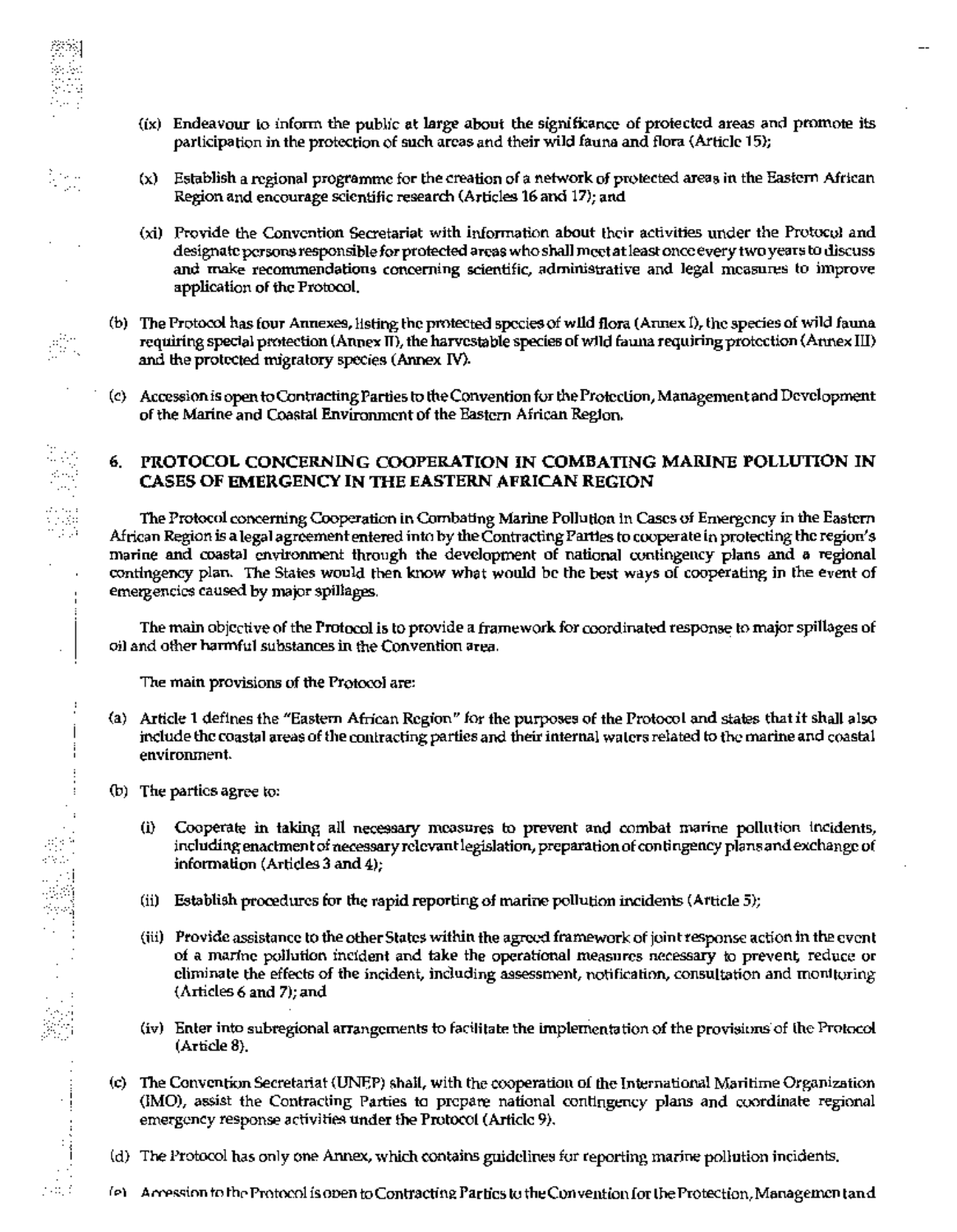#### **STATUS OF THE CONVENTION AND ITS PROTOCOLS** 7.

France (Rounion), Madagascar, Soychelles and Somalia signed the Convention and Protocols on 21 June 1985 after the Conference of Plenipotentiaries adopted the Action Plan, the Convention and its two Protocols. The Conference was attended by representatives of France (Réunion), Kenya, Madagascar, Mauritius, Mozambique Seychelles, Somalia, United Republic of Tanzania and the European Community (EC). The EC signed the Convention and its Protocols on 19 June 1986.

Despite the serious problems of marine and coastal degradation faced by the region, nearly seven years after the adoption of the Action Plan, Convention and its Protocols by the Conference of Picnipotentiaries, only the following four countries have ratified the Convention and Protocols:

| + Somalia          | 1 March 1988      | (instruments of ratification not received) |
|--------------------|-------------------|--------------------------------------------|
| • France (Réumion) | 18 August 1989    |                                            |
| • Kenya            | 11 September 1990 |                                            |
| • Seychelles       | 18 December 1990  |                                            |

The Convention and its Protocols only come into force on the nineticth day following the deposit of the sixth instrument of ratification. This means that at least two more ratifications are needed before the Convention comes into force.

#### 8. BENEFITS OF RATIFICATION OF THE CONVENTION AND ITS PROTOCOLS

A close look at the Action Plan, the Convention and the Protocols shows that the countries of the region could in fact derive several benefits from early ratification of the Convention and the Protocols.

The Action Plan includes several projects that benefit the countries of the region, but at present only the following priorities have been earmarked:

• Coastal management;

Á,

مزمرير

Single.

- Pollution monitoring;
- Contingency planning to combat marine pollution;
- Coastal crosion: and
- Environmental impact assessment.

The ongoing priority projects from which the States could immediately benefit are:

EAF/5: Protection and management of the marine and coastal areas in the Eastern African Region

The main objective of the project is:

- (a) Develop national self-reliance in all matters relating to the integrated development and management of the environment in coastal areas.
- EAF/6: Assessment and control of pollution in the marine and coastal environment of the Eastern African Region

The main objectives of the project are:

- (a) Protect the ocean and coastal areas and resources of the Eastern African Region, with emphasis on the introduction of pollution control measures in the region;
- (b) Encourage the adoption by the region's Governments of policies and measures designed to mitigate or eliminate marine pollution problems in the region; and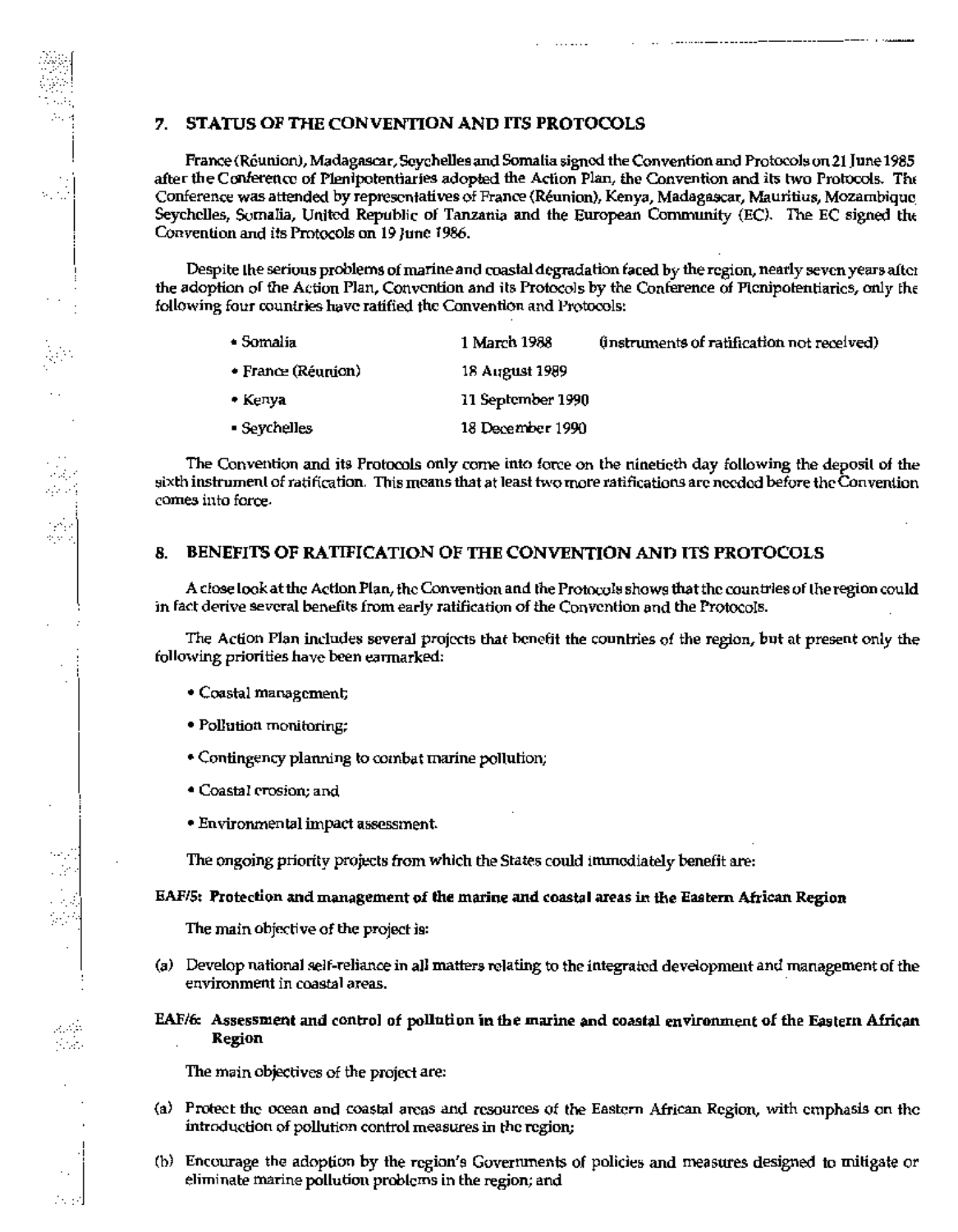## EAF/7: Contingency planning for marine pollution emergencies in the Eastern African Region

The main objectives of the project are:

પ્રા şж

gener<br>S - Al

ing<br>17

Ŷ

÷, أكافيه

نجا دره

te N

- (a) Develop further the capabilities of the region's States to respond to maritime emergencies and marine pollution incidents posing a threat to the environment and/or to the coastal population, as defined in the Protocol concerning Cooperation in Combating Marine Pollution in Cases of Emergency in the Eastern African Region; and
- (b) Ensure enhanced cooperation among the Eastern African countries in the protection of the marine and coastal environment of the region based on the enactment and harmonization of national legislation and coordination of national and regional policies and practices.

## **EAF/10:** Coastal erosion and siltation

The main objectives of the project are:

- (a) Prepare an inventory and classification of the various instances of coastal crosion and sillation, and identify appropriate measures to remedy the situation; and
- (b) Formulate national and regional institutional frameworks for coastal erosion and siltation control.

## EAF/11: Environmental impact assessment

The main objective of the project is:

(a) Develop institutional capabilities in the region for the assessment of the impact on the marine environment of pollution and other effects originating from coastal area developments.

In addition to the benefits described above, the countries of the region have also received other benefits since the initiation of the Action Plan, for example:

- (a) Training of personnel involved in the implementation of the Action Plan;
- (b) Support for the establishment of national public awareness programmes through distribution by UNEP of posters, stickers, booklets and periodicals such as Siren, Ambio, Pilot, etc.
- (c) Communication of the methodologies developed by UNEP for use in environmental impact assessment and coastal zone management; and
- (d) Making available valuable scientific data and the preparation of scientific directories, etc.

Thus, by ratifying the Convention and its Protocols, the countries of the region stand to derive several long-term benefits. Among others, an enhanced national income would result from increased tourism activities encouraged by a cleaner marine and coastal environment resulting from the implementation of the recommendations and policies on pollution control based on the results of the projects under the Action Plan. The activities under the projects would further lead to:

- (a) Protection of the marine and coastal ecosystems, for example:
	- $(i)$ Protection of the coral reef, which in addition to being a tourist attraction, protects the lagoon, providing a stable environment for marine organisms and, as such, is one of the most productive of the marine ecosystems, and
	- (ii) Protection of mangroves which are threatened throughout the region, but play an important role in a country's economy.
- . (b) Proper utilization of resources, which is facilitated by sharing information and mapping areas through proper .cooperation.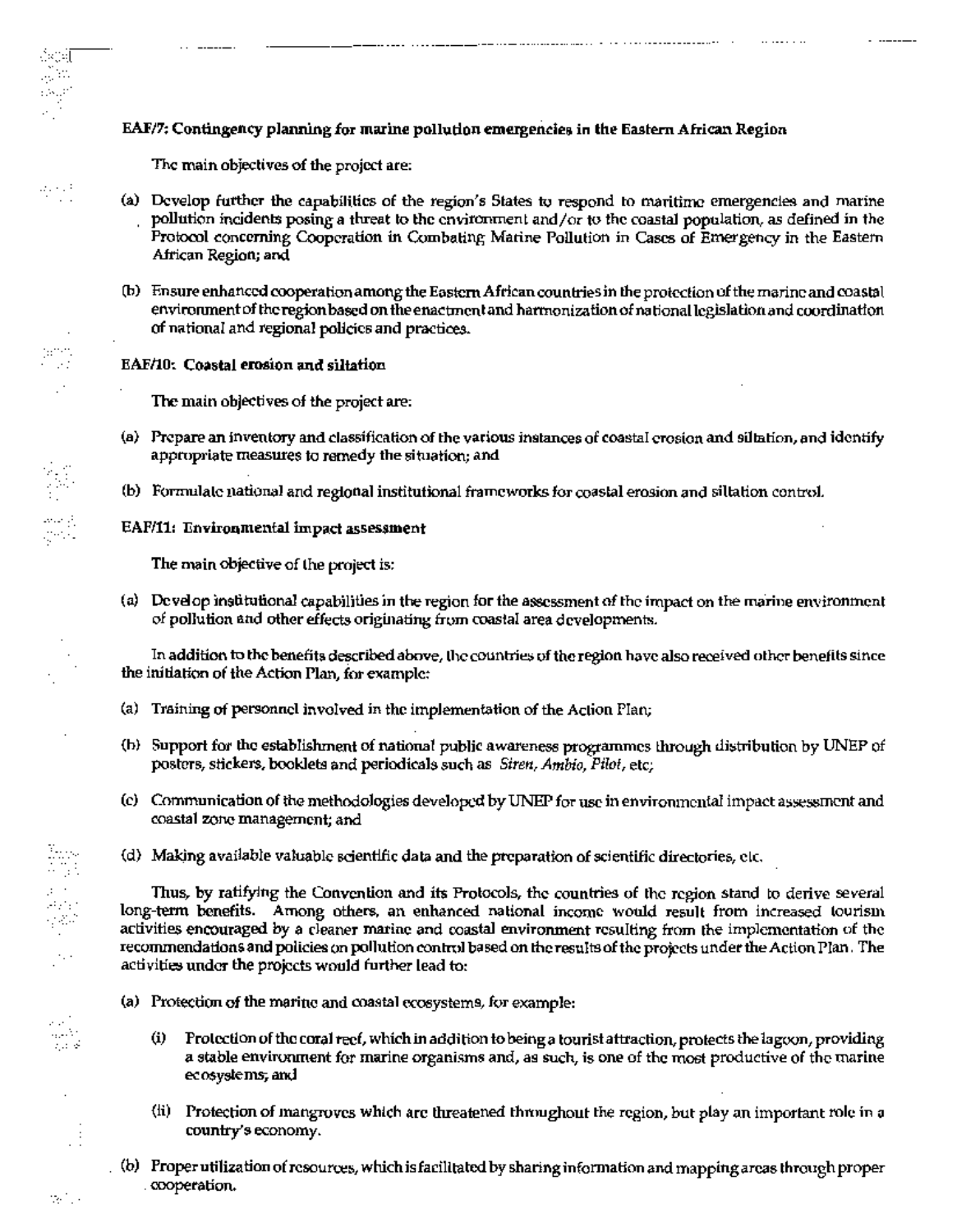- - (c) Prevention of health hazards to the population living in the coastal arcas through projects concerning sewage treatment and clean drinking water, etc.

Furthermore, the Convention and its Protocols themselves have a mechanism for cooperation among the Contracting States in the form of:

- (a) Sharing of information on the conservation and management of natural resources;
- (b) Sharing of technical information on the assessment and monitoring of pollutants;
- (c) Exchange of information on scientific research and data relevant to the development and management of the marine and coastal environment;
- (d) Exchange of experts; and
- Transfer of equipment from one country to another for use in cases of marine pollution emergencies.  $(e)$

#### ADVANTAGES OF CONTRIBUTING TO THE EASTERN AFRICAN TRUST FUND 9.

An essential feature of the Regional Seas Programme is that each Regional Action Plan should progressively become financially self-supporting through regional trust funds. If the Governments of the region honoured their pledged contributions to the Eastern African Trust Fund and made efforts to ensure the regular and timely payment thereof, the benefits derived by their countries would exceed the amounts actually contributed.

Some countries might receive equipment, while others could benefit in the form of training of their personnel under projects within the framework of the Action Plan. (Kenya, Madagascar, Mozambique, Seychelles and Tanzania have been provided with equipment under project EAF/6. UNEP (OCA)/EAFIG.3/4).

Moreover, regular payment into the Trust Fund would encourage international agencies and donor countries to contribute more, which would in turn benefit the countries of the region, and some projects which are not being implemented because of lack of funds could then be implemented.

#### **10. ROLE OF UNEP (OCAPAC) AS THE INTERIM SECRETARIAT**

UNEP has not only been very actively involved in the Eastern African Region, but has initiated a total of 13 regional Action Plans since the Governing Council of UNEP designated "Oceans" as one of its priority areas and the Regional Seas Programme was initiated by UNEP in 1974.

UNEP was designated by the Conference of Plenipotentiaries in 1985 as the organization responsible for the Secretariat functions of the Eastern African Action Plan, Convention and its Protocols until such time as the Regional Coordinating Unit (RCU) for the region was established.

The Regional Coordinating Unit (RCU), when established, is supposed to act as the nerve centre of the Regional Action Plan, Convention and its Protocols. It will perform the following functions inter alia:

- (a) Gather information from all sources, analyse this information and return it to the Governments of the region with concrete recommendations for action;
- (b) Cooperate with competent international organizations willing to assist in the Regional Action Plan; and
- (c) Organize expert, focal point and intergovernmental meetings to review the progress of the Action Plan and the measures taken by the Governments in respect of the Convention and the Protocols and decide upon the future course of action, as well as the financial resources and budget needed to support it.

By performing the functions of the Interim Secretariat, which include the initiation of numerous activities in the field of the marine and coastal environment, the impression may have been created that the Action Plan is a UNEP Action Plan. It is important, therefore, to dispel this impression and, in doing so, it is necessary to clarify the role of UNEP as the Secretariat and the role of National Focal Points in the implementation of the Action Plan and the Convention. The role of UNEP as the Interim Secretariat is discussed in detail in Annex I. Briefly, UNEP's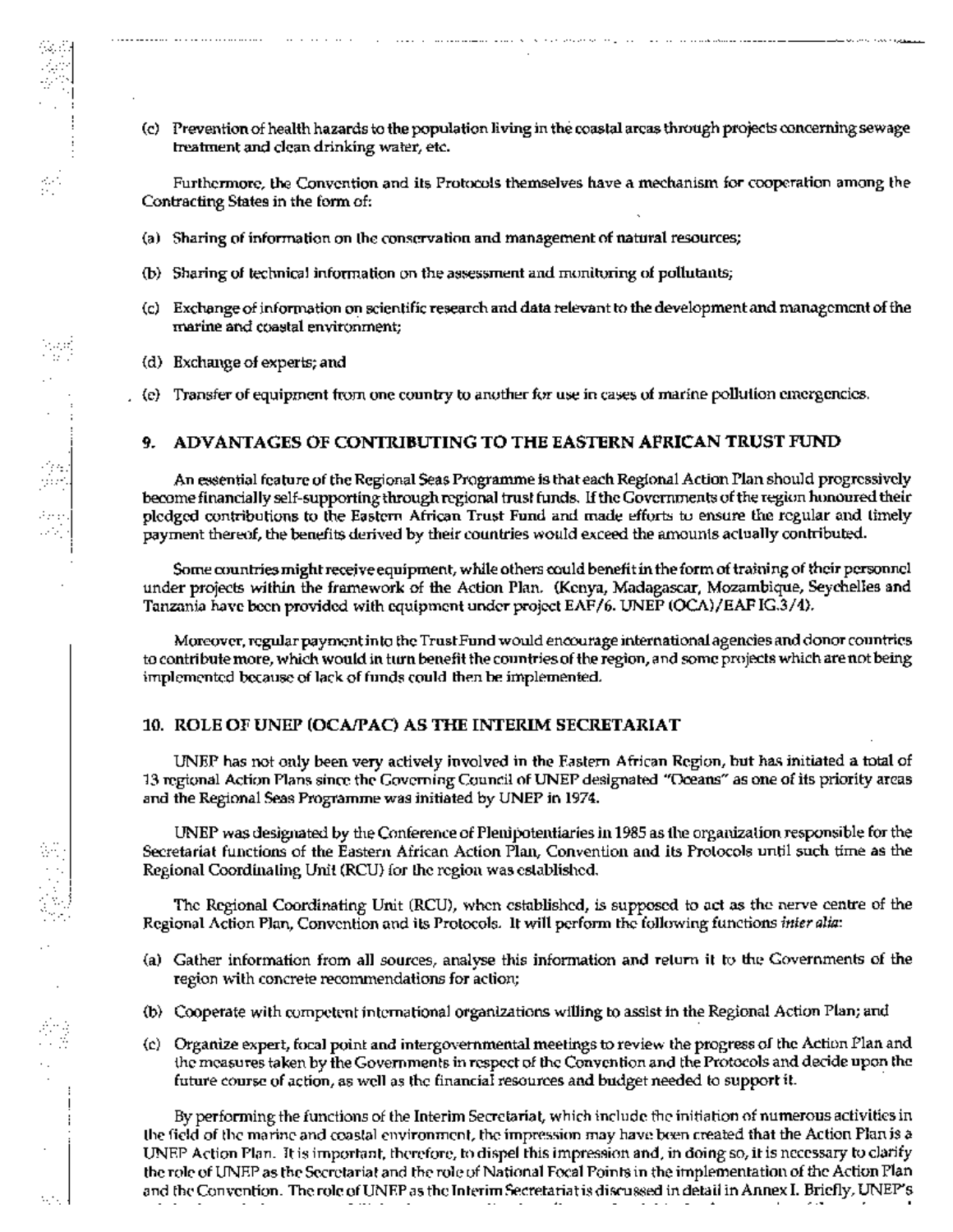## **11. COMMITMENTS OF THE CONTRACTING PARTIES**

A.

f

A.

Under the Convention and its Protocols, the contracting partics are required to take all appropriate measures to prevent, reduce and combat marine and coastal pollution in the region from any source whatsoever, in conformity with international law.

The foremost obligation of the contracting parties is the regular payment of their contributions to the Trust Fund. As already mentioned, the failure to contribute to the Trust Fund, coupled with the lack of ratifications necessary to enable the Convention to come into force, has become a major obstacle to the concrete and fruitful implementation of the agreed activities under the Action Plan.

The Convention and the Protocols require a firm commitment from the States to maintain and improve the environmental quality and develop the natural marine resources of the region, which means taking all necessary steps to facilitate cooperation in the implementation of the Action Plan, Convention and its Protocols.

The effective implementation of the Convention and its Protocols will require the promotion of harmonization of national legislation and the adoption of regional and subregional agreements to foster regional cooperation, including the ratification of relevant global agreements. To facilitate the harmonization of legislation, each contracting party has to maintain an up-to-date compilation of its national laws relevant to the protection of the marine and coastal environment.

The contracting parties also have to cooperate with each other in responding to pollution emergencies in the region so as to reduce or climinate marine and coastal pollution or the threat of any such pollution. The steps that could be taken to foster such cooperation would include providing inventories of equipment, lists of institutions and experts available in each State, speedy customs clearance for the equipment, visa facilities for experts visiting the countries and exchange of relevant information on pollution incidents. To achieve this, they must develop national and regional contingency plans, with the assistance of UNEP.

Each contracting party also has the obligation to notify the other States, as well as the competent international organizations, of any imminent danger of marine and coastal pollution, informing them also of any steps it has taken to minimize such pollution.

Furthermore, the contracting parties have the obligation to take appropriate measures to protect and preserve rare or fragile ecosystems, as well as rare, depleted, threatened or endangered species of wild fauna and flora, through the establishment of protected areas and the adoption of appropriate legislative measures to prohibit any adverse activities that might have a detrimental effect on the protected species and their habitats.

The contracting parties have to designate a National Focal Point to serve as a channel of communication with the Secretariat (UNEP) for the purposes of the Action Plan, the Convention and its Protocols.

The contracting partics also have the obligation to attend the meetings convened by UNEP, as the Interim Secretariat, to review the implementation of the Action Plan, Convention and its Protocols.

The contracting parties must regularly transmit to the Secretariat (UNEP) any information on the measures taken by them to implement the Convention and its Protocols. In this respect, the National Focal Points have a very important coordinating role to play between the contracting State and the Secretariat.

It would be appropriate to mention here that the Committee on Seas of the African Ministerial Conference on the Environment (AMCEN), at its second meeting held in Cairo from 20 - 22 December 1988, adopted a long-term plan for 1991-2000, a period the Committee envisages as the "African Decade for the Protection of the Marine and Coastal Environment". Targets set for the decade include continent-wide ratification of all regional and international agreements and full implementation of the Regional Action Plans, which include the Eastern African Action Plan.

#### 12 IMPORTANCE OF THE ROLE OF NATIONAL FOCAL POINTS

There should be no doubt as to the importance of the role National Focal Points have to play in the successful implementation of the Action Plan, Convention and its Protocols. As they are the contact points within the Governments with whom UNEP, as the Interim Secretariat, deals and as the national coordinators for the implementation of the agreed regional programme, they must represent their Governments at a high level and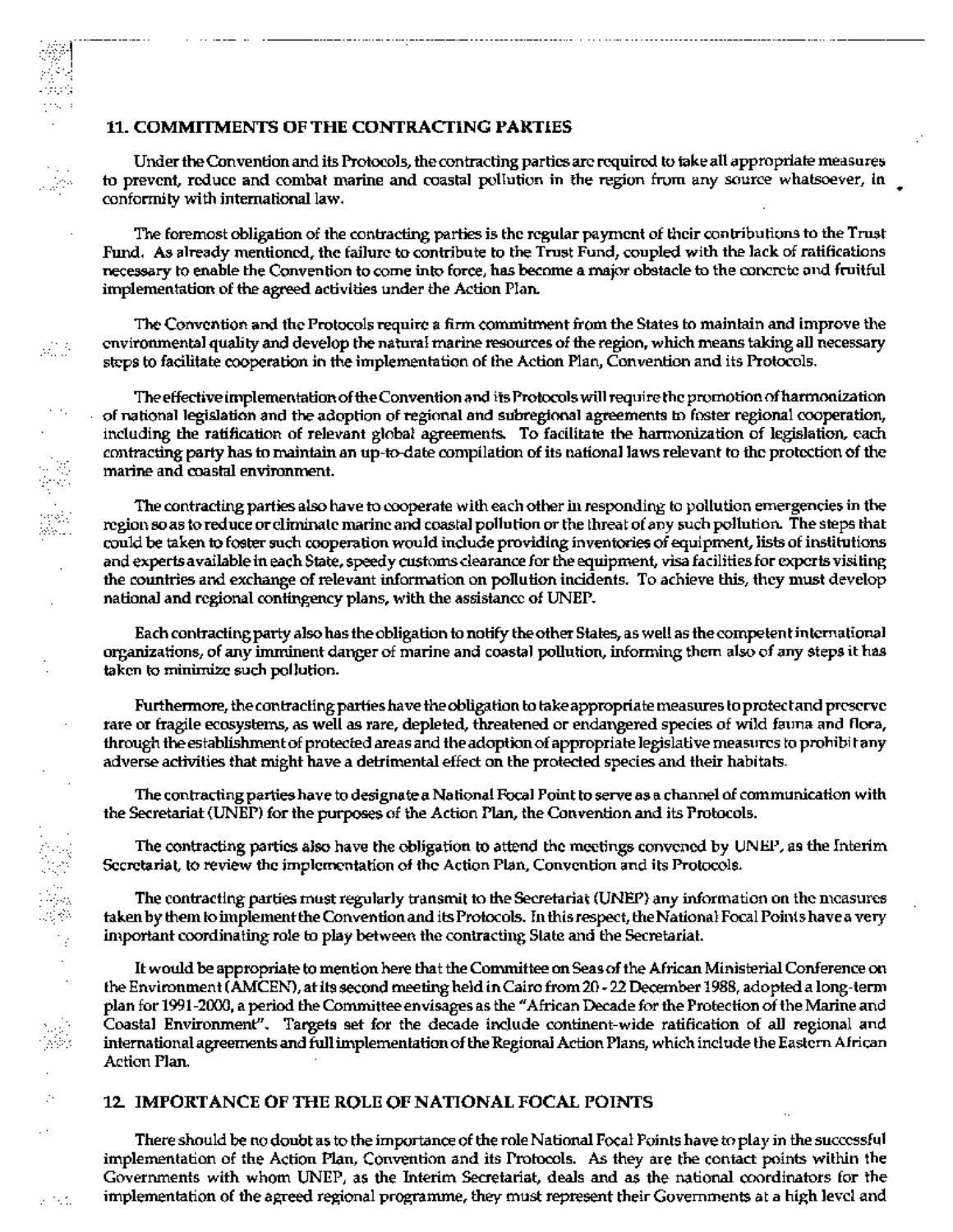Ķ

88

 $27.1$ 

The Focal Points should clearly understand their duties regarding the implementation of the Action Plan, They should be in constant touch with the Secretariat and keep it informed of up-to-date developments in their respective countries regarding the projects under the Action Plan, the steps being taken and the difficulties encountered concerning ratification of the Convention and its Protocols, and payment to the Trust Fund. They should coordinate the activities of the various institutions in their countries dealing with the Action Plan and keep the Secretariat informed of these activities.

To casure the timely and regular payment of contributions to the Trust Fund, the Focal Points could inform the Secretariat of the exact time of the preparation of the budget estimates so that the Secretariat could remind the Governments by issuing a circular concerning inclusion of provisions for the Trust Fund in the budget estimates.

The Focal Points may consider the appropriate mechanism to ensure the flow of information from the countries to the Secretariat and the Depositary. The role of Focal Points is discussed in detail in Annex II.

# 13. TRANSMITTING OF INFORMATION BY NATIONAL FOCAL POINTS

The importance of the role of the National Focal Points in the successful implementation of the Regional Action Plan, the Convention and its Protocols has already been mentioned.

Article 23 of the Convention obliges the contracting parties to transmit regularly to the Secretariat, information on measures taken by them concerning the implementation of the Convention and its Protocols.

The National Focal Points are also obliged to transmit information to the Depositary on the progress made in ratifying the Convention and its Protocols.

The National Focal Point of the Depositary State has, therefore, from time to time to transmit to the Secretariat any information received on the status of the Convention and its Protocols.

The proposed mechanism for exchange of information is illustrated in Figure 2. The National Focal Points must also transmit information to the National Focal Points of other countries of the region on developments regarding implementation with a view to strengthening cooperation in the region to prevent and combat pollution. This will enable the active participation of the National Focal Points in all the components of the Action Plan, the Convention and its Protocols, and ensure that action is taken by the contracting States to follow up on the recommendations of the meetings.



# Figure 2: Illustration to show the proposed mechanism for the exchange of information between the National Focal Points and the Secretariat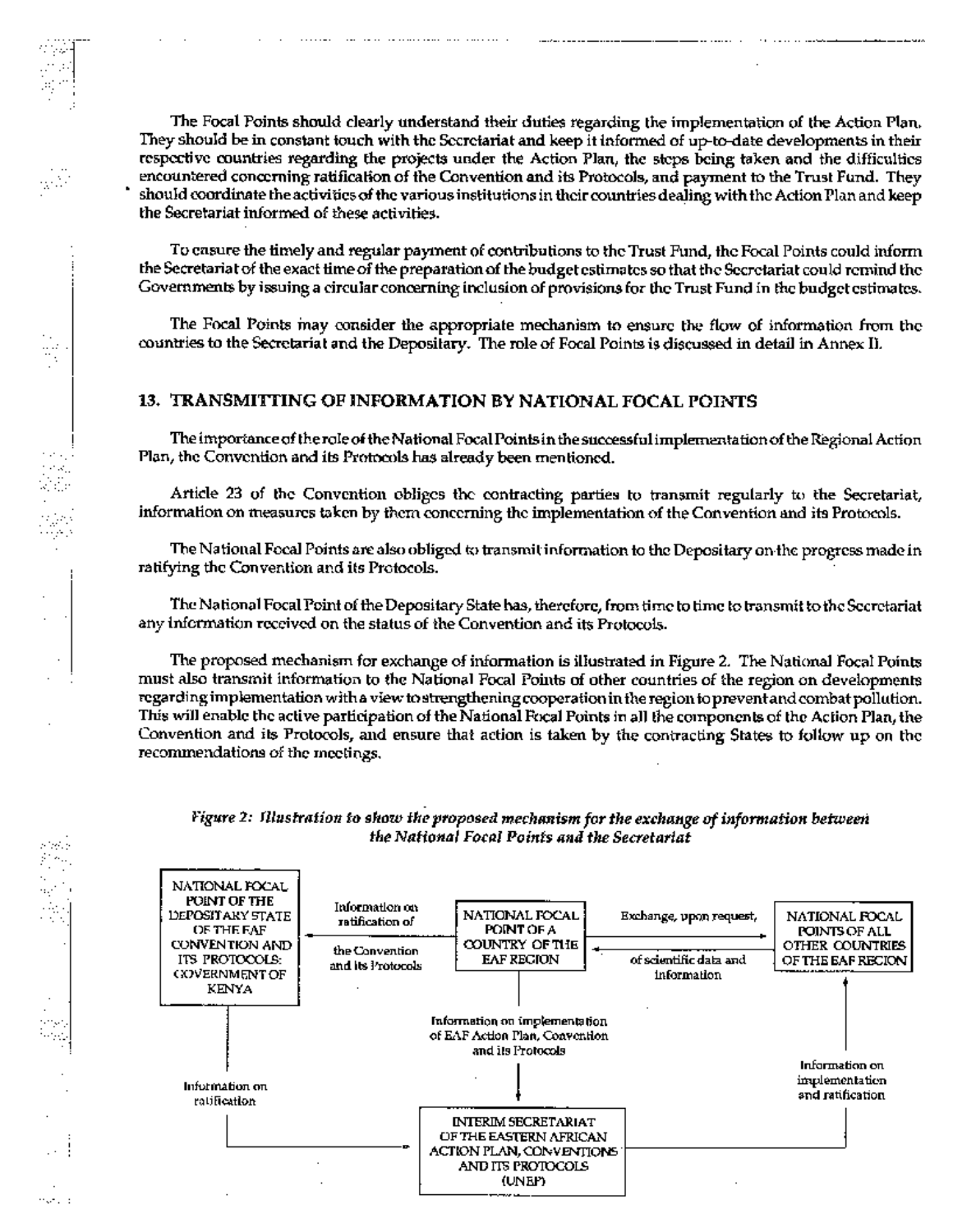## 14. POSSIBLE WEAKNESSES OF THE CONVENTION AND ITS PROTOCOLS

The Convention and its Protocols provide a firm legal commitment by the States to maintain and improve the quality of the marine and coastal environment of the States of the region through a regional coordinated effort. The Convention and its Protocols have no major deficiencies and are in fact excellently drafted legal instruments aimed at combating the marine and coastal pollution of the region.

However, it may seem that too much emphasis was given to State obligations and undertakings with regard to the prevention and control of marine and coastal pollution, and not enough attention was paid to the role of individual or corporate operators whose activities may, and often do, cause substantial marine and coastal environmental damage. The inclusion of private, corporate or parastatal bodies covering their obligations towards the protection of the marine and coastal cnvironment might prove useful and effective in preventing environmental damage. This could be achieved by amending the Convention, following the procedure laid down in Article 19, of the Convention and then through relevant national legislation.

It is noted that "internal waters" are excluded from the scope of the Convention, although the Protocol concerning Cooperation in Combating Marine Pollution in Cases of Emergency in the Eastern African Region does include "internal waters" related to the marine and coastal environment within its scope of application.

It seems howe ver, that due attention has not been paid to the question of liability and compensation for marine and coastal environmental damage. Article 15 of the Convention states that the Contracting Parties shall cooperate in formulating and adopting appropriate rules and procedures in conformity with international law in the field of liability and compensation for damage resulting from pollution in the Convention area.

It would, therefore, be appropriate to adopt a new Protocol on Liability and Compensation, in accordance with Article 18 of the Convention. There is no doubt that a regime of liability and compensation can make a significant contribution to the objectives of the Convention. It would make the person or operator concerned fully aware of his responsibilities for pollution prevention and more conscious of the consequences of failure to discharge his responsibilities. It would also recognize the rights of victims or potential victims of marine environmental damage and grant them access to judicial and administrative bodies in order to scek redress and adequate compensation.

## 15. CLOBAL CONVENTIONS

ă

ا. . . .

84

The Eastern African Convention, in some of its provisions, expressly links certain of the contracting parties' obligations to the relevant provisions of international law (Articles 3, 4, and 15).

Article 4 states that "The Contracting Parties shall ... take all appropriate measures in conformity with international law ... to prevent, reduce and combat pollution".

However, despite the clear indication of the need to provide a link between the regional Convention and global conventions, countries of the region have ratified very few global conventions. Since the contracting parties have agreed that measures taken by them to implement the regional Convention would conform to international conventions and agreements, it would be in the interests of all concerned if the States of the region ratified at least those conventions that were directly linked to the protection of the marine and coastal environment. It would, therefore, be appropriate if the Secretariat of the Convention and Protocols (UNEP), from time to time, advised the countries of the region on the relevant global conventions they should ratify.

## 16. IMPACT OF THE CONVENTION AND ITS PROTOCOLS ON THE LEGAL SYSTEMS OF THE **STATES**

The Convention and its Protocols would in fact have a significant impact on the legal systems of the individual States of the region. Many laws and regulations would have to be amended in accordance with the provisions of the Convention and its two Protocols.

The main provisions of the Convention and its Protocols, already referred to above, require the States to take contract and service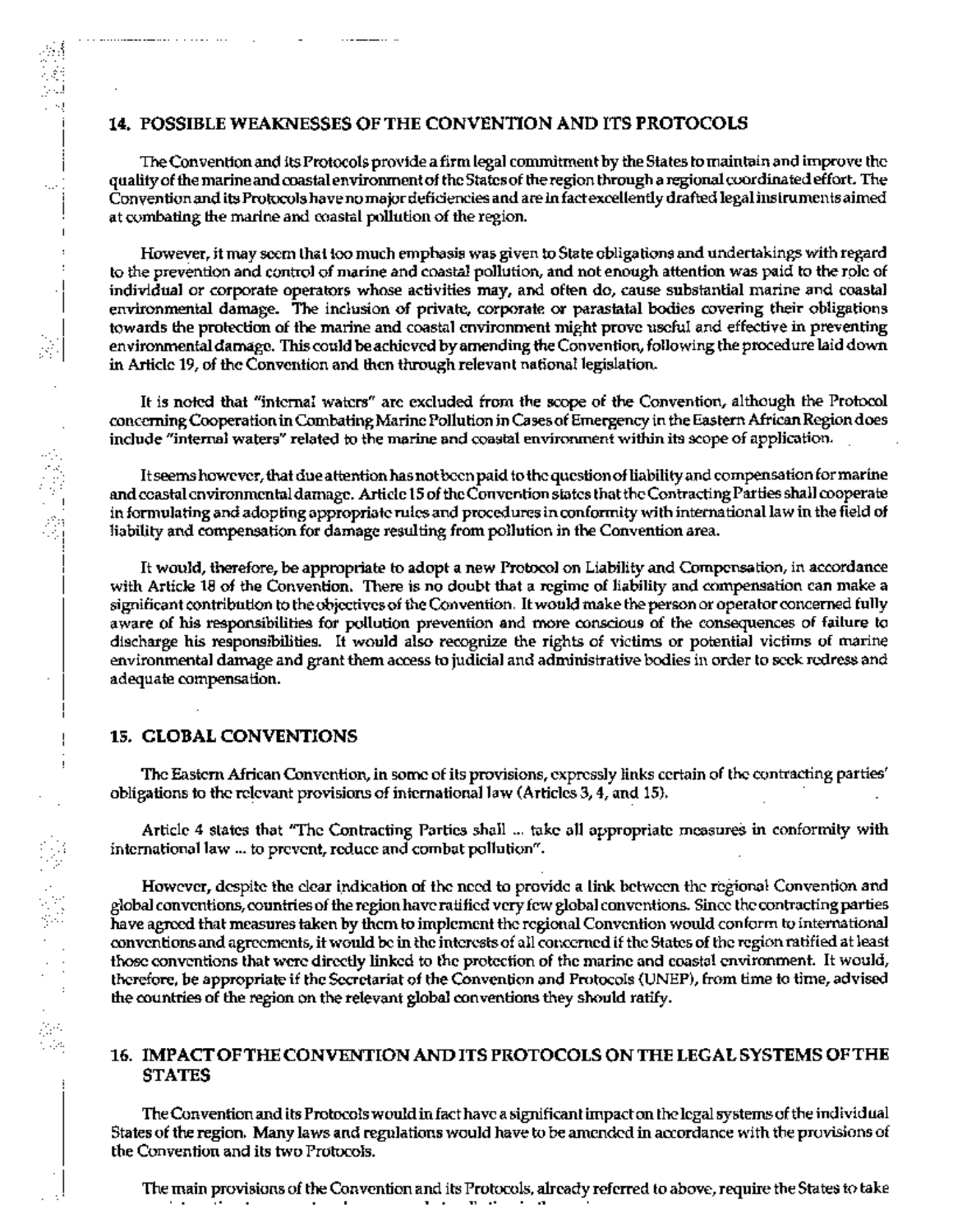National laws will have to be harmonized to ensure protection of the endangered wild fauna by establishing protected areas, and to regulate and prohibit activities which have adverse effects on the habitats of such species.

Therefore, the national laws and regulations dealing with marine and coastal environmental pollution - from whatever source it may originate - will have to reflect the concerns of the States in accordance with the provisions of the Convention and its Protocols.

The laws governing the national institutions designated to take part in the implementation of the agreed regional programme of activities, will also have to be amended in order to strengthen those institutions both technically and financially, and create an institutional framework to deal effectively with environmental problems.

New national environmental laws will have to be enacted to enable the States of the region to adopt regional, subregional and global agreements relevant to the marine and coastal concerns of the region. However, to accomplish this, the Secretariat (UNEP) will have to extend all possible assistance and advice in the form of legal expertise and drafting of proposals for new environmental legislation or amendments to existing laws. It is, therefore, suggested that a study of the legal systems of the individual participating States in the region be carried out.

#### 17. CONCLUSION

It was in 1980 that the Governing Council of UNEP first called for the development of an Action Plan for the Protection and Management of the Marine and Coastal Environment of the Eastern African Region. A decade has passed since regional experts first assembled in Seychelles to review the marine and coastal environmental problems of their region, endorse a draft Action Plan and define a programme of priority activities to be developed within the Action Plan.

The Conference of Plenipotentiaries, comprising representatives of the Governments of the region, adopted the Eastern African Action Plan, the Convention and its two Protocols in Nairobi in 1985. However, seven years have now gone by and only four of the nine countries have ratified the Convention and its Protocols.

The region has a beautiful and productive marine and coastal environment which faces serious threats. This beautiful environment can be sustainably managed only if a regional effort is made through the implementation of the Action Plan, the Convention and its two Protocols by ratifying the Convention and its Protocols immediately and maintaining the regional Trust Fund.

From this report, it can be concluded that it is now time to give serious thought to the real problems hindering the implementation of the Eastern African Action Plan, including the process of ratification of the Convention and its Protocols and contributions to the Trust Fund.

#### 18. RECOMMENDATIONS

i<br>S

In the light of the above, it is recommended that:

- (a) A meeting of national experts/focal points should be convened to review the progress of, and impediments to, effective implementation of the Action Plan. The meeting could also provide the opportunity to discuss the role of national experts/focal points, as well as that of UNEP (CCA/PAC) as the Secretariat of the Action Plan, the Convention and its two Protocols, and the benefits that the countries could derive from the programme if the Convention and the Protocols came into force soon. National experts/fecal points could then return home and convince their Governments that the Action Plan was not UNEP's Action Plan but their own, for which they have to make regular contributions in order to facilitate its successful implementation;
- (b) The States parties should be encouraged to ratify or accede to the Convention and its Protocols urgently through the provision of advice on the necessary steps to be taken and even funds, where absolutely necessary, for the translation of the Convention and the Protocols into the national languages in order to facilitate and expedite the ratification process;
- (c) The States parties should be urged to allocate special provisions for activities to prevent marine pollution and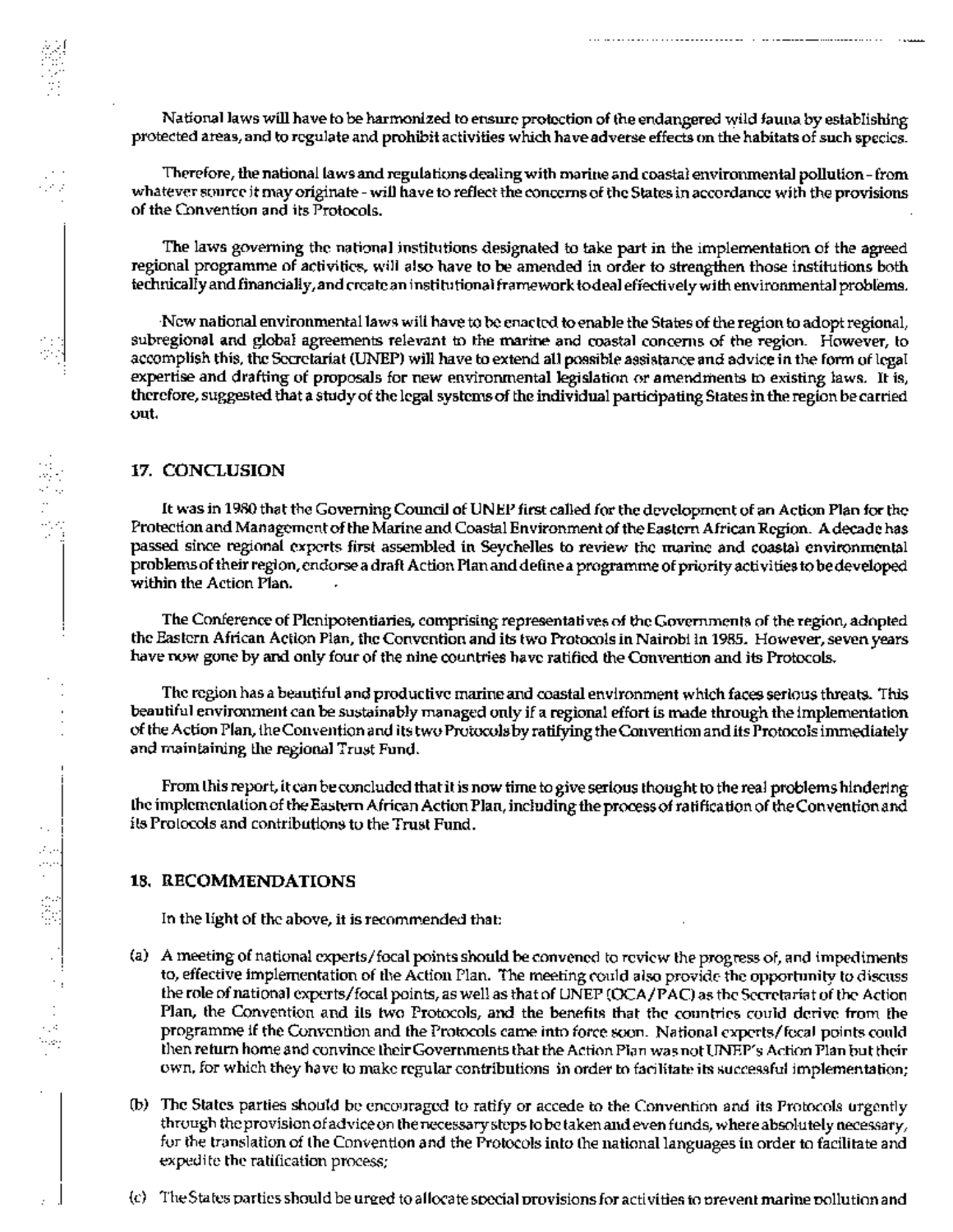(d) Visits by National Focal Points to other countries in the region should be undertaken in order to study the steps taken towards implementation of the Action Plan;

. . . . . . . . . . . . . . .

- (e) A mission should be sent to countries of the region, upon request, to study their legal systems and suggest improvements in legislation, where necessary, with a view to promoting and encouraging the harmonization of national legislation;
- (f) Model environmental laws should be developed for consideration by Governments of the region for possible adoption;
- (g) A new Protocol on Liability and Compensation should be developed for future adoption according to the procedure laid down in Article 18 of the Convention;
- (h) The countries of the region should be given encouragement and advice concerning the suitability and benefits of those global conventions that are relevant to the prevention and protection of the marine and coastal environment;
- (i) Guidelines and advice should be provided on the effective implementation of the Action Plan on the basis of the experience gained in implementing the conventions already in force;
- Training programmes to train the technical and scientific personnel involved in the implementation of the (j) Action Plan should be strengthened;
- (k) The possibilities of obtaining additional financial resources for the successful implementation of the Eastern African regional programme should be explored further;
- National campaigns to promote public awareness concerning marine and coastal environment should be  $\mathbf{u}$ strengthened; and
- (m) Assistance should be given for the introduction of the principles of integrated sustainable management of the marine and coastal environment in educational curricula at primary and secondary school levels through the training of special instructors.

643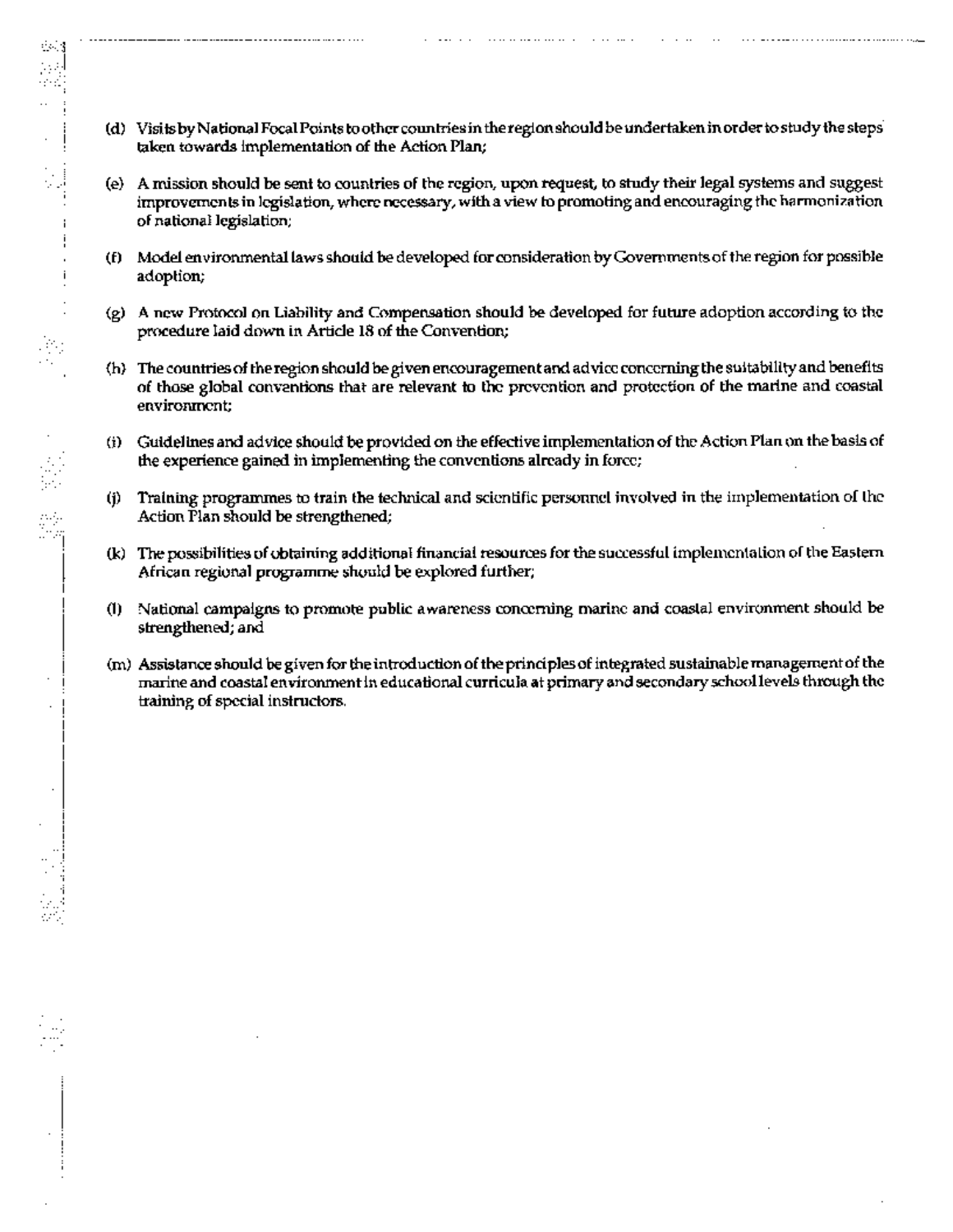#### **ANNEX I**

## ROLE OF UNEP (OCA/PAC) AS THE INTERIM SECRETARIAT OF THE EASTERN AFRICAN ACTION PLAN, CONVENTION AND ITS PROTOCOLS

#### **BACKGROUND**

**College** 

Sec.

 $\sim$  . . .

SA.

機構 総理学

an in as bej

It is twenty years since the United Nations Conference on the Human Environment, held in Stockholm from 5 to 16 June 1972, adopted the Action Plan for the Human Environment, including the general principles for assessment and control of marine pollution.

In the light of the results of the Stockholm Conference, the United Nations General Assembly adopted resolution 2997 (XXVII) of 15 December 1972 establishing the United Nations Environment Programme (UNEP) as a focal point for the protection of the environment.

Subsequently, the Governing Council of UNEP chose the "Oceans" as one of the priority areas on which it would focus its attention and efforts.

The Regional Seas Programme was initiated by UNEP in 1974 and since then UNEP's Governing Council has repeatedly endorsed a regional approach to the control of marine pollution and the management of marine and coastal resources and has requested the development of regional action plans. The Regional Seas Programme has subsequently played a very active role in developing the regional action plans and conventions, which at present cover 13 regions.

The regional action plans were developed and adopted within the Regional Seas Programme. They consist of coordinated arrangements to facilitate cooperation among States in the respective regional areas with a view to promoting overall development of their maritime activities and preventing coastal and marine pollution within their areas.

The conventions and protocols constitute integral components of the relevant action plans and are considered to be legal instruments with binding regional and international obligations on the States which agree to be parties to them.

In resolution No. 8/13(c) of 29 April 1980, UNEP's Governing Council called for the development of an action plan for the protection and management of the marine and coastal environment of the Eastern African Region.

The Eastern African Region consists of nine countries, namely, Comoros, France (Réunion), Kenya, Madagascar, Mauritius, Mozambique, Seychelles, Somalia and the United Republic of Tanzania.

As a first step towards developing the Eastern African Action Plan, a joint exploratory mission sponsored by UNEP was sent to the countries of the region. Its findings were then used to prepare six sectoral reports and an overview of the region's environmental problems, together with a draft action plan. These were submitted to the Workshop on the Protection and Development of the Marine and Coastal Environment of the Eastern African Region, organized by UNEP and hold in Mahé, Seychelles, from 27 to 30 September 1982, attended by experts of the region's Governments.

The experts reviewed the environmental problems of the region, endorsed the draft Action Plan and defined the priority programme of activities to be developed within the framework of the draft Action Plan.

Taking into consideration the recommondations made at the Workshop, UNEP prepared the first draft of the Convention for the Protection, Management and Development of the Marine and Coastal Environment of the Eastern African Region and its two Protocols, one concerning Protected Areas and Wild Fauna and Flora and the other concerning Cooperation in Combating Marine Pollution in Cases of Emergency.

In addition, a scries of country reports was initiated and published by UNEP as three regional reports:

(a) Legal aspects of protecting and managing the marine and coastal environment of the East African region:  $\sim$   $\sim$  $N = 1 - 1 - 1 - 1$  Thinn  $N = 1 - 10$  .  $\overline{N}$  $\mathbf{u}_1\mathbf{u}_2\mathbf{u}_3=\mathbf{u}_1\mathbf{u}_2$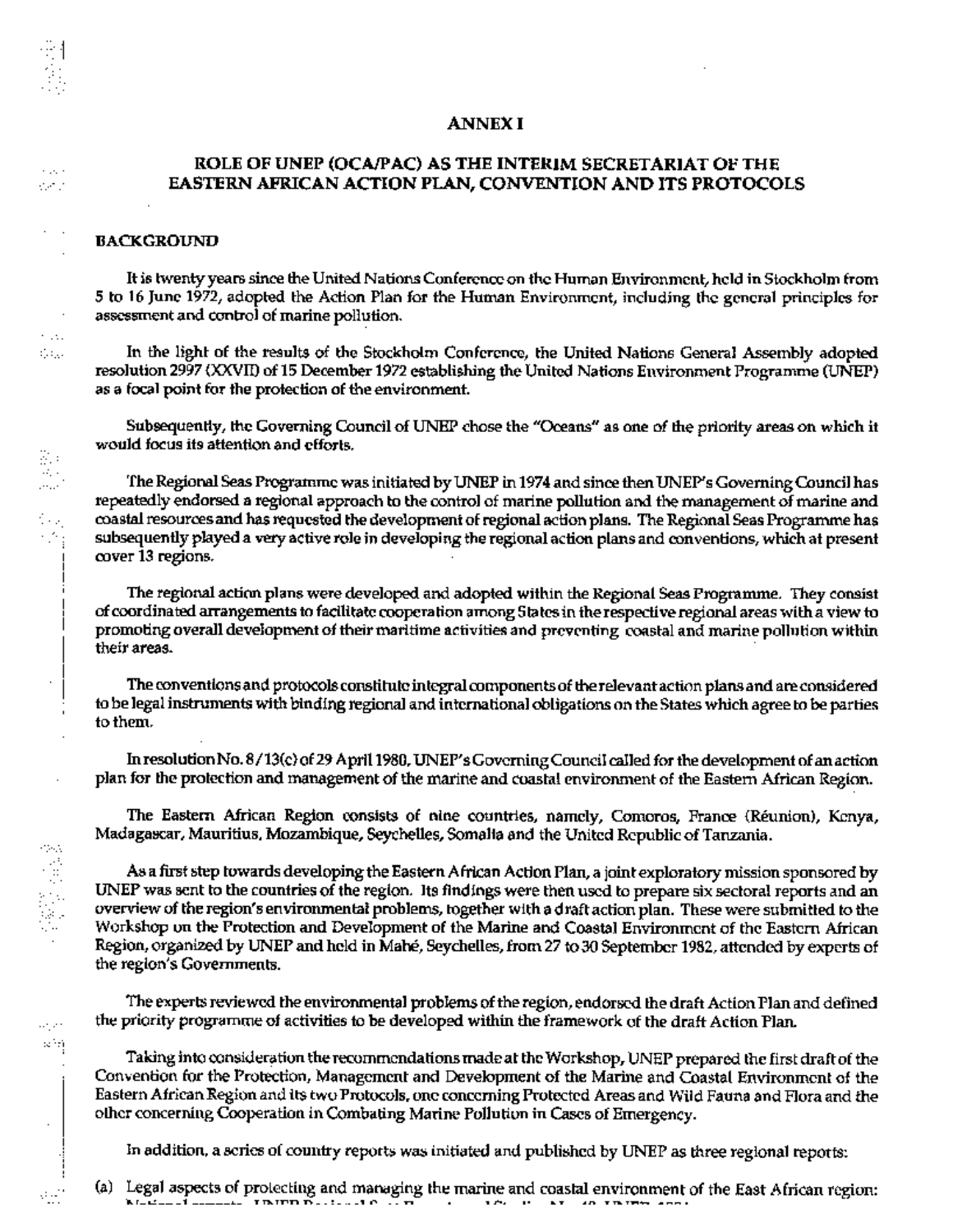(b) Marine and coastal conservation in the East African region: National reports. UNEP Regional Seas Reports and Studies No. 50. UNEP, 1984; and

(c) Socio-economic activities that may have an impact on the matine and coastal environment of the East African region: National reports. UNEP Regional Scas Reports and Studics No. 51. UNEP, 1984.

The Executive Director of UNEP then convened a meeting of regional experts to discuss the draft Conventior and its Protocols at UNEP Headquarters in Nairobi from 6 to 14 December 1983. Considerable progress was made but it was recommended that another meeting of experts should be held.

Accordingly, the Executive Director of UNEP convened a second meeting of regional experts to consider the draft Convention and its two Protocols which was held at UNEP Headquarters in Nairobi from 29 October to 2 November 1984. At this second meeting, the experts completed their discussions on the draft Convention and its Protocols and recommended that a Conference of Plenipotentiaries be convened.

The Conference of Picnipotentiaries, comprising representatives of the region's Governments, convened by the Executive Director of UNEP at UNEP Headquarters in Nairobi from 17 to 21 June 1985, adopted the Action Plan for the Protection, Management and Development of the Marine and Coastal Environment of the Eastern African Region and stgned the regional Convention and the two Protocols.

Including the Eastern African Action Plan and the Convention, to date, 11 Action Plans and/or Conventions have been adopted, signed or ratified for the following regions:

- · Mediterranean Region;
- Kuwait Region;
- West and Central African Region;
- East Asian Seas Region;
- South East Pacific Region;
- Red Sea and Gulf of Aden Region;
- South Pacific Region;
- · Wider Caribbean Region;
- Eastern African Region;
- Black Sea Region; and
- South Asian Seas Region.

At least two more new regional action plans and conventions are at present being developed by UNEP (OCA/PAC), namely,

- North-West Pacific Region; and
- South-West Atlantic Region.

#### ROLE OF UNEP (OCA/PAC)

w.

The Conference of Plenipotentiaries designated UNEP as the Interim Secretariat of the Eastern African Action Plan, the Convention and the two Protocols, until the establishment of a Regional Coordinating Unit (RCU), which will eventually assume the responsibilities of the Secretariat.

The Regional Coordinating Unit (RCU) of the Eastern African Action Plan will be established in one of the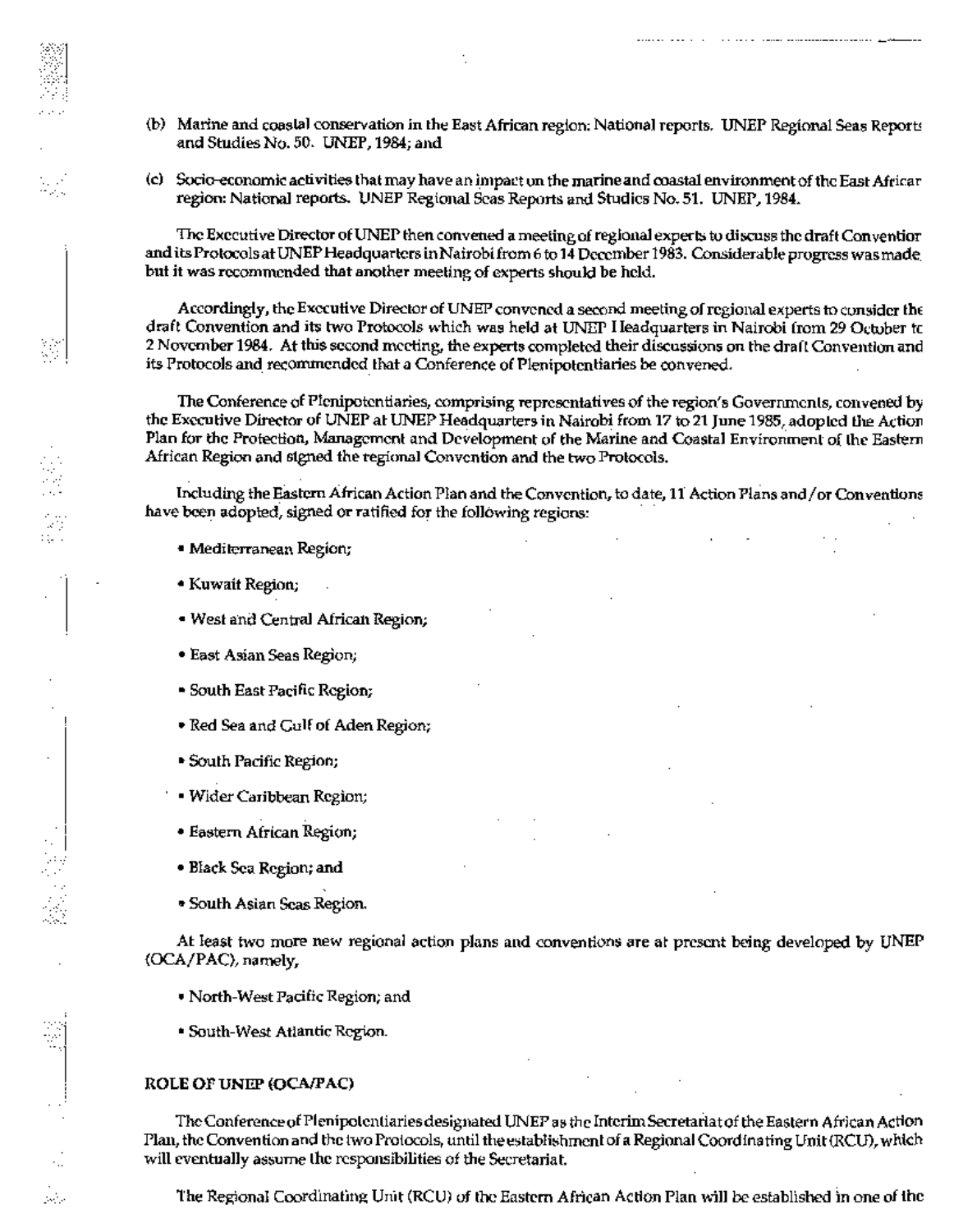. The Conference of Plent potentiaries also called upon UNEP, as the Secretariat of the Action Plan, Convention and Protocols to undertake the following:

- (a) Make such arrangements as required to achieve the objectives of the Eastern African regional programme, with the cooperation of the governments of the region and the competent international organizations, and prepare a programme document describing the operational details of projects to be developed on the basis of priorities identified;
- (b) Coordinate the implementation of the programmes adopted, subject to the availability of funds;

∙.

 $\cdots$ 

- (c) Convene the meetings of the Burcau and Intergovernmental meetings of the States, parties to the Action Plan;
- (d) Prepare two-yearly work plans and budget estimates for submission to Intergovernmental meetings for approval;
- (e) Assume responsibility for administering the Eastern African Trust Fund according to the applicable rules of the United Nations; and
- (f) Search for additional financial resources, in particular to approach the European Community on behalf of the States of the Eastern African Region regarding the implementation of the regional programme.

UNEP, in keeping with the decision of the Conference of Plenipotentiaries, has continued to perform the functions of the Secretariat for the Action Plan, the Convention and its two Protocols, including the management of the Trust Fund. In that capacity, UNEP (OCA/PAC) has supervised and coordinated the activities so far carried out under the Action Plan, through the cooperation of the relevant National Focal Points of the countries of the region and the specialized agencies of the United Nations.

Article 16 of the Convention for the Protection, Management and Development of the Marine and Coastal Environment of the Eastern African Region describes the functions of the Secretarial of the Convention and its two related Protocols as follows:

- (a) Prepare and convene the meetings of contracting parties and conferences provided for in Articles 17, 18 and 19 of the Convention;
- (b) Transmit to the contracting partics the information received in accordance with Articles 3, 11, 13 and 23 of the Convention;
- (c) Perform the functions assigned to it by the Protocols to the Convention;
- (d) Consider enquiries by, and information from, the contracting parties and consult with them on questions relating to the Convention and its Protocols;
- (c) Coordinate the implementation of cooperative activities agreed upon by the meetings of contracting parties;
- (f) Ensure the necessary coordination with other regional and international bodies that the contracting parties consider competent; and
- (g) Enter into such administrative arrangements as may be required for the effective discharge of the Secretariat functions.

There is no doubt that, in its eighteen years of existence, UNEP has contributed considerably towards the objective of a cleaner and healthier environment, with a special emphasis on protecting and controlling the marine and coastal environment in the different regional programmes it has initiated and developed, including the Eastern African Action Plan. It may, however, have created the impression that the Action Plan is UNEP's Action Plan and that it is UNEP which should implement it.

It is very important to dispel this wrong impression by providing a clear picture of the actual role of UNEP as the Secretarial of the Action Plan, Convention and its Protocols.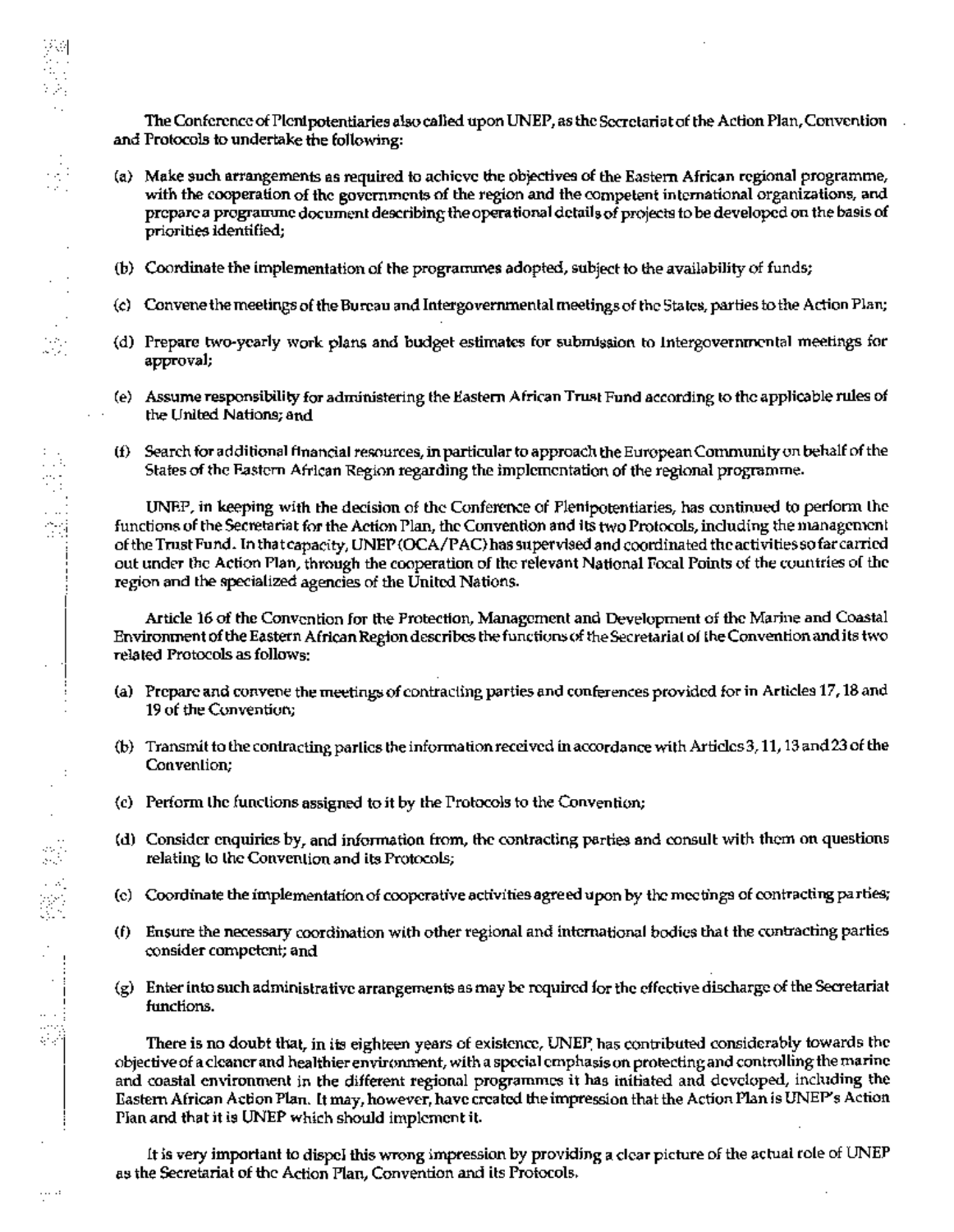It should be made clear that, although UNEP has been very actively involved in the initiation, formulation and development of the Action Plan, the Convention and its two Protocols and has also actively participated in the implementation of the activities under the Action Plan, its actual role is more one of a catalytic nature, mobilizing forces, coordinating efforts and activities by the countries of the region, ensuring an integrated approach. UNEP, as the Secretariat of the Action Plan, provides the States of the region with an important forum in which to meet, negotiate and cooperate to protect their marine and coastal environment.

Even though UNEP does not directly provide a large amount of funds, it provides some very valuable assistance to the countries of the region that are parties to the Action Plan in the form of training of personnel involved in the Plan's implementation, support for the establishment of national environment public awareness programmes by providing newsletters, pamphlets, video films, posters, stickers, and booklets for distribution, and development of methodologies to tackle environmental problems by providing simplified guidelines for application in environmental impact assessment, coastal zone management, assessment and control of marine pollution from land-based sources and assistance in developing national contingency plans to combat marine and coastal pollution.

ASC.

Furthermore, UNEP organizes the training of experts and scientists from the region in application of the relevant methodologies and guidelines with the aim of enabling them to apply these to their specific problems within the region with assistance from UNEP (OCA/PAC) in the form of equipment and expertise.

It should also be made clear to the countries of the region that although UNEP has contributed towards the implementation of several activities in many countries of the region under the Action Plan, it is not a funding agency and an essential feature of the Regional Scas Programme is that each regional action plan should ultimately become financially self-supporting through regional trust funds. UNEP only explores the possibilities for additional financial resources available from donor countries, other international funding agencies and financial institutions for the implementation of activities under the Action Plan.

The countries of the region should note that the Eastern African Action Plan is the Action Plan of the countries of the region. Their experts reviewed, amended and recommended it to their respective Governments, which then adopted it at the Conference of Plenipotentiaries held in Natrobi in 1985, together with the Convention and its two Protocols. UNEP does not take any policy decisions and, as the Interim Secretariat, merely implements the Action Plan on behalf of the countries of the region and executes the decisions of the intergovernmental meetings comprising representatives of the Governments of the contracting parties by coordinating their efforts with the aim of achieving the objectives of the Action Plan.

In this context, it might be mentioned that coordination between UNEP (OCA/PAC) and the National Focal Points should be strengthened so as to become more constant and effective and the Secretariat should maintain close cooperation with the countries participating in the Action Plan, fully informing them at all stages of all the activities that are carried out with regard to implementation of the Action Plan. In this regard, more direct contacts and visits to the countries of the region could greatly help in overcoming many difficulties.

To summarize, UNEP, as the Secretariat of the Eastern African Action Plan, the Convention and the Protocols, performs, or should be performing, the following functions inter alia:

- (a) Preparing and convening meetings of the countries of the region, thus providing a forum in which to meet, negotiate and cooperate to protect and manage the marine and coastal environment of the region;
- (b) Administering the Eastern African Trust Fund and submitting from time to time to the countries of the region, reports on the status of the Trust Fund;
- (c) Executing the Action Plan on behalf of the countries of the region by coordinating their efforts to achieve its objectives;
- (d) Formulating project documents for specific activities agreed upon as part of the regional programme within the Action Plan;
- (e) Coordinating the activities under the Action Plan and reporting on the status of the Action Plan, periodically informing the countries of the region on the progress achieved in implementing the activities and providing the countries with an up-to-date evaluation of activities carried out;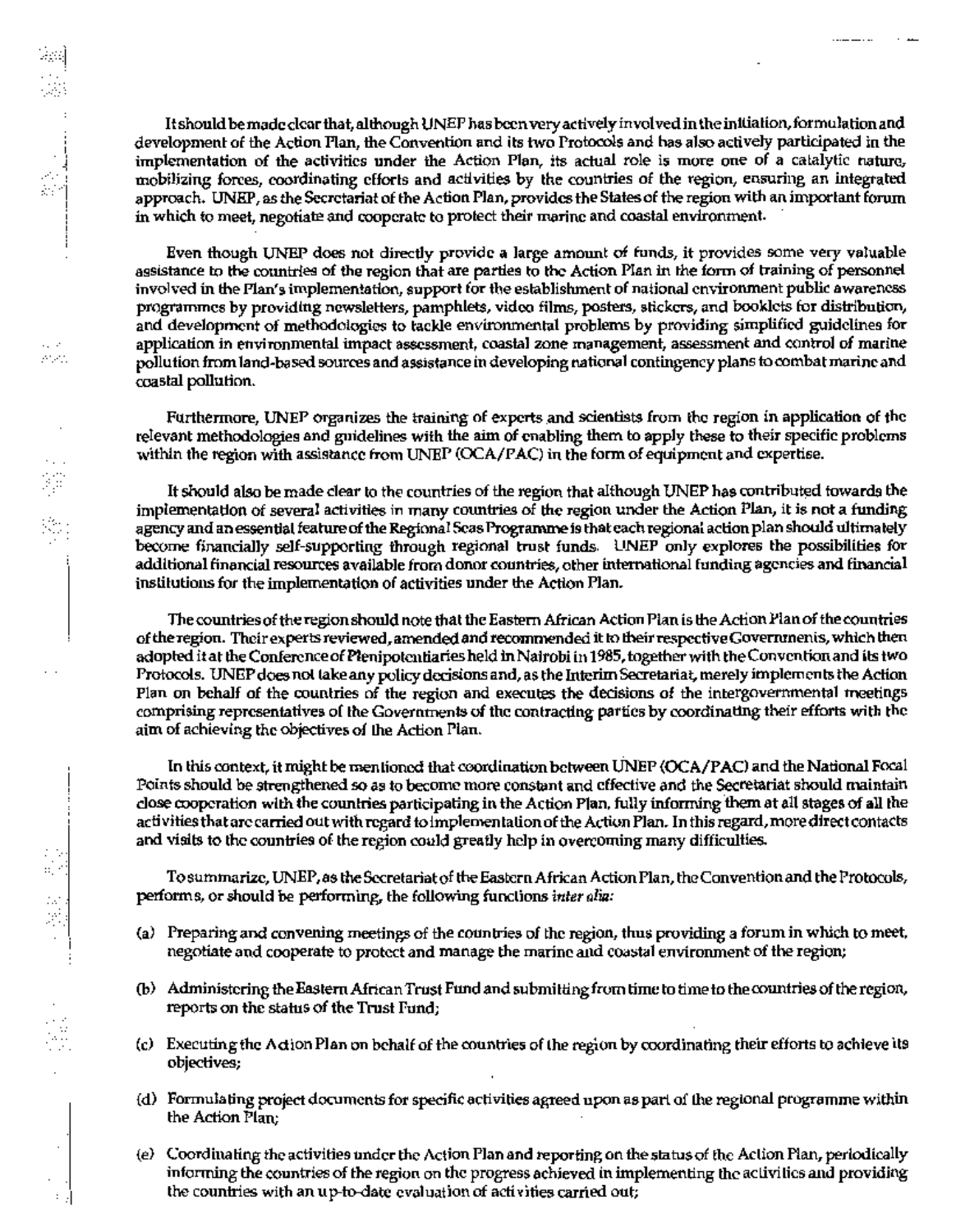(f) Responding to enquiries by, and considering information received from, the countries of the region and, in particular, holding regular consultations with them on problems relating to the implementation of the Convention and its Protocols;

75

 $\mathcal{A}_1$ 

P

E)

 $\overline{\phantom{a}}$ 

÷

f.

ŀ

- (g) Reporting to the States on the status of signature and ratification of the Convention and its Protocols and urging the countries which have not yet done so to ratify as early as possible;
- (h) Preparing every two years the work plan and budget, and presenting it to the States for their approval;
- Taking follow-up action on the recommendations of the Bureau and the intergovernmental meetings;  $\ddot{\mathbf{u}}$
- Providing training to the personnel of the region involved in the implementation of the Action Plan,  $\langle j \rangle$ specifically on the job and in the field training;
- (k) Providing support for the national environmental public awareness programmes by providing newsletters, pamphlets, posters, video films and stickers for distribution;
- (I) Developing specific methodologies to tackle environmental problems by providing simplified guidelines for application in environmental impact assessment, coastal zone management and assessment and control of marine pollution from land-based sources;
- (m) Organizing training of regional experts, technicians and scientists on the application of relevant methodologies and guidelines with the aim of enabling them to apply these to the specific problems of their countries with assistance from UNEP (OCA/PAC);
- (n) Assisting in developing national contingency plans to tackle marine pollution emergencies;
- (o) Providing, on specific request by a contracting State, assistance and cooperation in the drafting and updating of the national environmental laws with a view to promoting the harmonization of the legislation, if necessary, of the countries of the region in the context of the Convention and its Protocols;
- (p) Exploring and locating possible additional financial resources from donor countries and international funding agencies for the implementation of activities under the Action Plan;
- (q) Coordinating and cooperating, when necessary, with other competent UN specialized agencies, international or regional organizations (UNDP, ECA, IOC, FAO, UNIDO, UNESCO, WHO, IMO, IAEA and IUCN, etc.) on the implementation of the Action Plan, the Convention and its Protocols; and
- (r) Performing any other function provided for in the regional Convention and its two Protocols and such other functions as may from time to time be assigned to it by the contracting parties.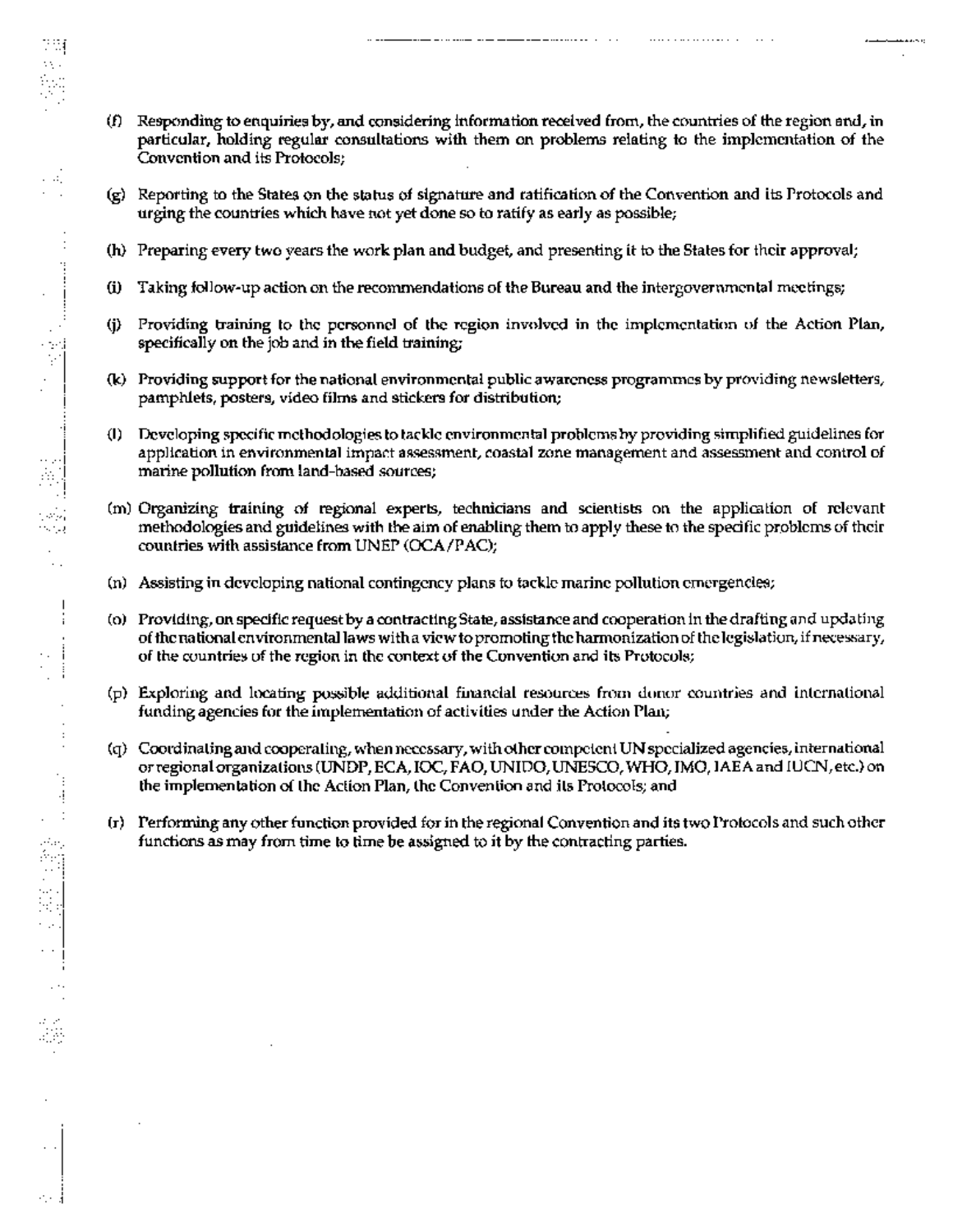## ANNEX II

# SUGGESTED METHOD OF COORDINATION BETWEEN THE NATIONAL FOCAL POINTS AND THE SECRETARIAT TO PROMOTE EFFECTIVE IMPLEMENTATION OF THE **EASTERN AFRICAN ACTION PLAN, CONVENTION** AND ITS PROTOCOLS

The active participation and cooperation of the States parties to the Action Plan are the basic pre-requisites for the success of the Eastern African Action Pian. The Plan, the Convention and its Protocols are to be implemented primarily through the National Focal Points and the national and regional institutions of the participating States. In order to achieve efficient coordination and cooperation in the implementation of the Action Plan, Convention and its Protocols, a National Focal Point is established in each country of the region.

The National Focal Points (NFPs) are supposed to perform the following functions inter alia to promote the implementation of the regional Action Plan, Convention and its Protocols:

- (a) Act as the official channel of communication between the Secretariat (UNEP) and their respective governments;
- (b) Designate the national institutions (research centres, laboratories, government departments, universities, etc.) which will provide the institutional basis for carrying out project activities under the Action Plan, Convention and its Protocols;
- (c) Coordinate the inputs of their national institutions into the Action Plan, Convention and its Protocols;
- (d) Consult with all relevant organizations within their respective countries on the activities and the progress achieved in implementing the Action Plan and to report periodically to the Secretariat on these;
- (e) Maintain constant contact with the Secretariat (UNEP) of the Action Plan, Convention and its Protocols;
- (f) Communicate every six months to the Secretariat a report on the progress achieved and the difficulties faced in the process of ratifying the Convention and its Protocols and in contributing to the Trust Fund, upon receipt of which the Secretariat will synthesize the reports received and circulate them to the National Focal Points of the Contracting Parties concerned;
- (g) Maintain contact with their counterparts in other countries of the region regarding development of activities under the Action Plan, at the same time keeping the Secretariat informed of the developments and problems faced: and
- (h) Coordinate the follow-up action taken in accordance with the recommendations of the Bureau and intergovernmental meetings and inform the Secretariat accordingly.

The Focal Point of the Depositary State should, in addition to the above, transmit to the Secretariat the information received by him from the Contracting Parties.

The success of the Action Plan, Convention and its Protocols thus depends very much on the efficiency and administrative capability of National Focal Points.

Therefore, when nominating Focal Points, Governments should consider the importance of their role in the implementation of the Eastern African Action Plan, Convention and Protocols and ensure that they have a clear mandate to speak and take decisions on behalf of the Governments they represent so as to enable them to participate more vigorously and effectively in the success of the Regional Programme.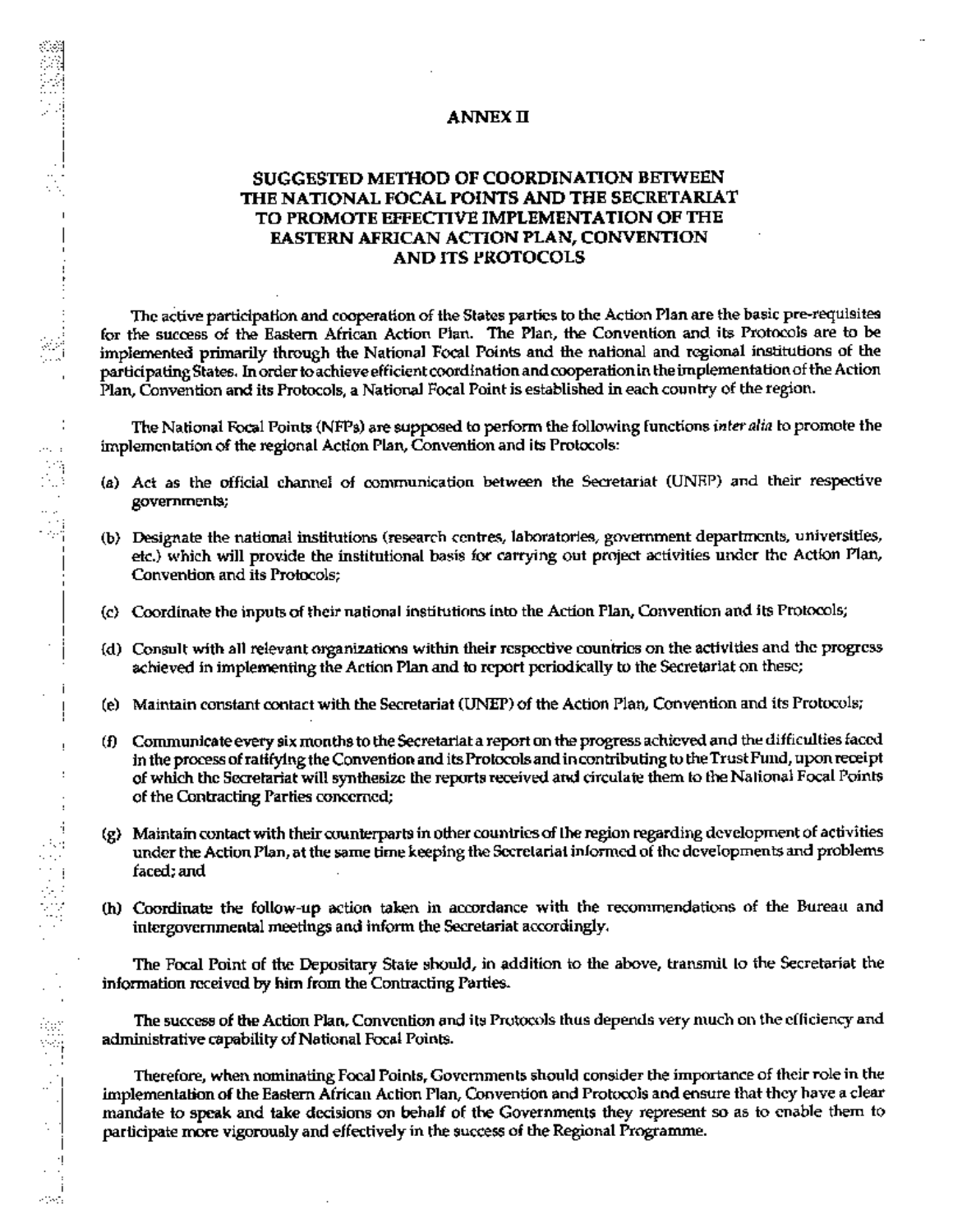## **BIBLIOGRAPHY**

òд,

ete p

(高) 2005年

**UNEP (1982)** Guidelines and principles for the preparation and implementation of comprehensive action plans for the protection and development of marine and coastal areas of regional scas (UNEP RSRS No. 15). Legal Aspects of Protecting and Managing the Marine and Coastal Environment of **UNEP (1984)** the East African Region, National Reports (UNEP RSRS No. 49). **UNEP (1984)** UNEP Regional Seas Programme: The Eastern African Experience (UNEP RSRS No. 53). **UNEP (1985)** Action Plan for the Protection, Management and Development of the Marine and Coastal Environment of the Eastern African Region (UNEP RSRS No. 61). **UNEP (1985)** Conference of Plenipotentiaries on the Protection, Management and Development of the Marine and Coastal Environment of the Eastern African Region, Nairobi, 17-21 June 1985, Final Act. **UNEP** (1985) Convention for the Protection, Management and Development of the Marine and Coastal Environment of the Eastern African Region and related Protocols. **UNEP (1989)** A Coast in Common (an introduction to the Eastern African Region). **UNEP (1990)** Directory of organizations and organizational units coordinating or contributing to the coordination of the action plans related to the Regional Seas Programmes, Rev. 3. **UNEP (1990)** State of the marine environment in the Eastern African Region (Regional Scas Reports and Studies No. 113, UNEP, 1990). **UNEP (1991)** Status of regional agreements negotiated in the framework of the Regional Seas Programme, Rev. 3. **UNEP (1991)** Selected Multilateral Treaties in the field of the Environment, Vol II. **UNEP/WG.77/4** Report of the Workshop on the Protection and Development of the Marine and Coastal Environment of the East African Region, Mahé, 27-30 September 1982. UNEP(OCA)/EAFIG.1/4 Report of the First Meeting of the Bureau of the Action Plan for the Eastern African Region, Nairobi, 6-7 November 1989. UNEP(OCA)/EAFIG.2/3 Report of the Executive Director to the First Intergovernmental Meeting on the Action Plan for the Eastern African Region, Nairobi, 8-9 November 1989.  $UNEP(OCA)/EAFIG.2/4$ Report of the First Intergovernmental Meeting on the Action Plan for the Eastern African Region, Nairobi, 8-9 November 1989. UNEP(OCA)/EAFIG.3/4 Report of the Executive Director to the Second Meeting of the Bureau of the Action Plan for the Eastern African Region, Nairobi, 5-7 November 1991.  $UNEP(OCA)/EAFIG.3/6$ Report of the Second Meeting of the Bureau of the Action Plan for the Eastern African Region, Nairobi, 5-7 November 1991. **FAO/UNEP (1982)** Marine Pollution in the East African Region (UNEP RSRS No. 8). FAO/UNEP (1983) Legal Aspects of Protecting and Managing the Marine and Coastal Environment of